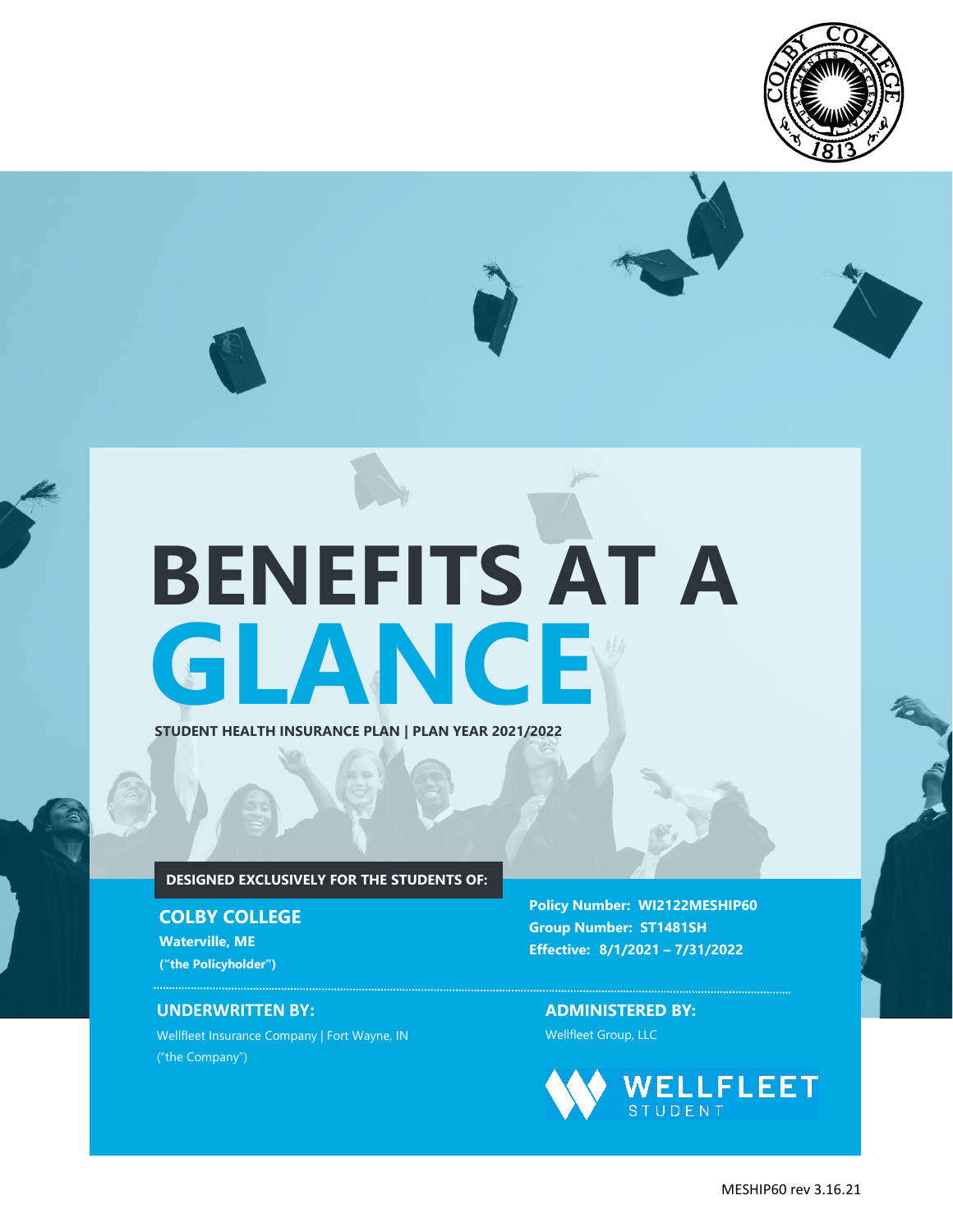## Table of Contents (Click on section title below to go to section in "Benefits at a Glance.")

## <span id="page-1-0"></span>**Welcome Students…**

We are pleased to provide you with this summary of the 2021 - 2022 Student Health Insurance Plan ("Plan"), which is fully compliant with the Affordable Care Act. "Benefits at a Glance" includes effective dates and costs of coverage, as well as other helpful information. For additional details about the Plan, please consult the Plan Certificate and other materials at **[www.wellfleetstudent.com](http://www.wellfleetstudent.com/)**. If you have questions about Enrollment into the Plan, please call Cross Benefit Solutions at (800) 537-6444. For questions about medical benefits or claims, please call Wellfleet Student at (877) 657-5030, TTY 711.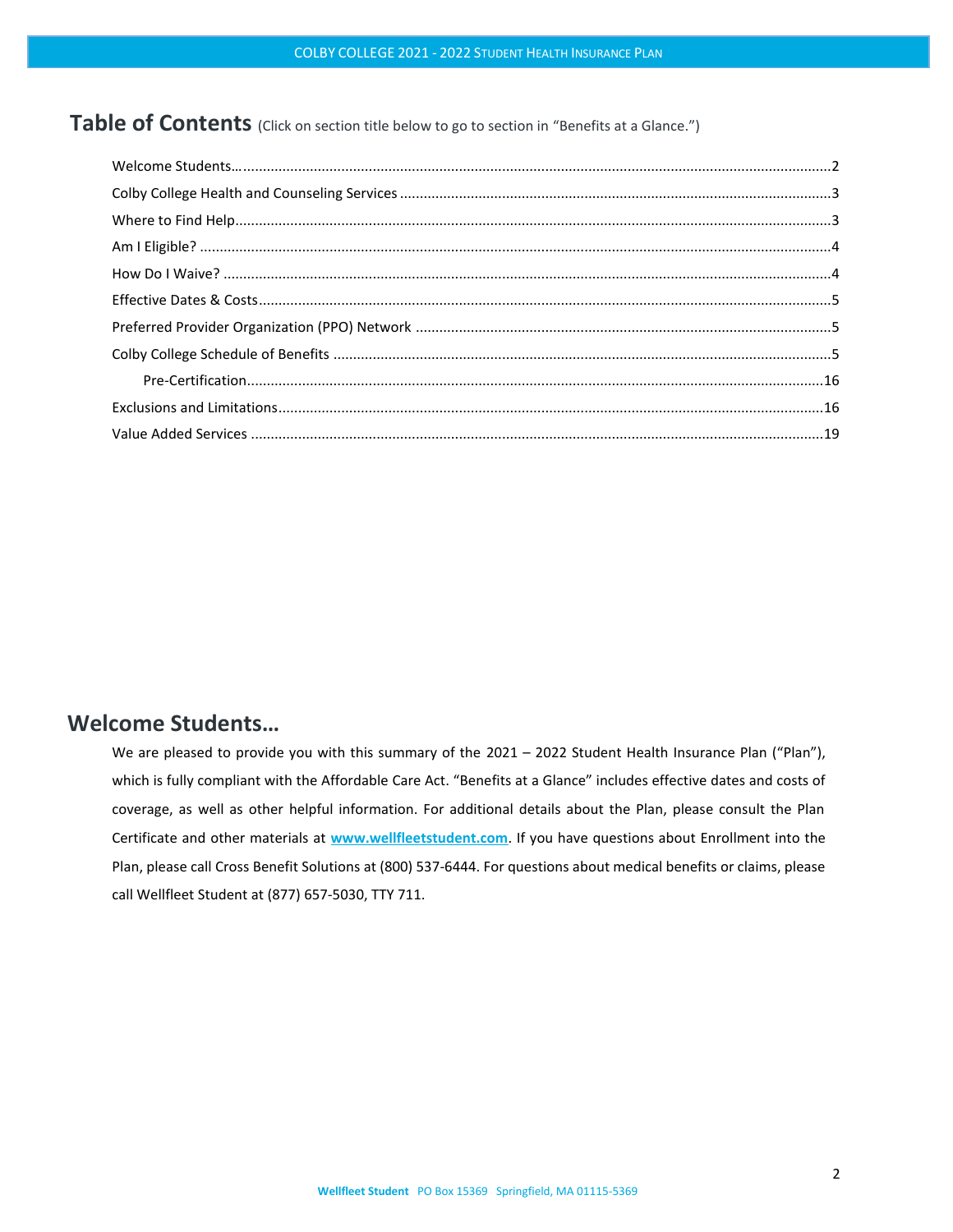# <span id="page-2-0"></span>**Colby College Health and Counseling Services**

Confidential, on-campus medical and counseling services are available at no additional cost to every Colby student. Health and Counseling services at Garrison-Foster are here to provide care when you are ailing, as well as education and preventative services to help you get the most out of your Colby education and build strong habits for a healthy life.

The Colby Student Health Insurance Plan (SHIP) is designed to align with services available through Colby Health Services and Counseling Services. While visits to both departments are offered at no cost, your treating providers may order additional lab tests, x-rays or refer you outside of Colby for care. These services will have fees associated with them, so please familiarize yourself with [the plan summary, provider network, exclusions,](https://www.studentinsurance.com/Client/1481) and summary of [benefits](https://www.studentinsurance.com/Client/1481). Please refer to th[e Health and Counseling Services website](https://link.zixcentral.com/u/e40b41bc/BvAONSKZ6hGi2kfYhnsoMg?u=https%3A%2F%2Fwww.colby.edu%2Fhealthandcounseling%2F) for further details on all services provided.

# <span id="page-2-1"></span>**Where to Find Help**

| <b>For Questions About:</b>                                                                                                         | <b>Please Contact:</b>                                                                                                                                                                                                                                                                                                                                                                                 |
|-------------------------------------------------------------------------------------------------------------------------------------|--------------------------------------------------------------------------------------------------------------------------------------------------------------------------------------------------------------------------------------------------------------------------------------------------------------------------------------------------------------------------------------------------------|
| <b>Servicing Agent</b>                                                                                                              | <b>Cross Benefit Solutions</b><br>150 Mill Street, Suite 4<br>Lewiston, ME 04240<br>www.crossagency.com/colby<br>(800) 537-6444                                                                                                                                                                                                                                                                        |
| <b>Enrollment</b><br><b>Insurance Benefits</b><br><b>Claims Processing</b><br><b>ID Cards</b><br><b>Preferred Provider Listings</b> | <b>Wellfleet Group, LLC</b><br>PO Box 15369<br>Springfield, Massachusetts 01115-5369<br>(877) 657-5030, TTY 711<br>www.wellfleetstudent.com                                                                                                                                                                                                                                                            |
| <b>Preferred PPO Provider Listings</b>                                                                                              | <b>Wellfleet Student</b><br>www.wellfleetstudent.com<br>or<br>www.cigna.com (click on "Find a Doctor or Facility")                                                                                                                                                                                                                                                                                     |
| <b>Cigna Claims</b><br>Cigna                                                                                                        | Send Cigna claims to:<br><b>CIGNA</b><br>PO Box 188061<br>Chattanooga, TN 37422 - 8061<br><b>Electronic Payor ID: 62308</b>                                                                                                                                                                                                                                                                            |
| <b>Prescription Drug Provider</b>                                                                                                   | For information about the Wellfleet Rx/ESI Prescription<br>Drug Program, please visit www.wellfleetstudent.com<br>Your plan includes Wellfleet Rx - offering over 40<br>generics at a \$0 copay. Please ask your health care<br>provider to review our formulary to see if these<br>medications are right for you. Click<br>here http://wellfleetrx.com/students/formularies/ for<br>more information. |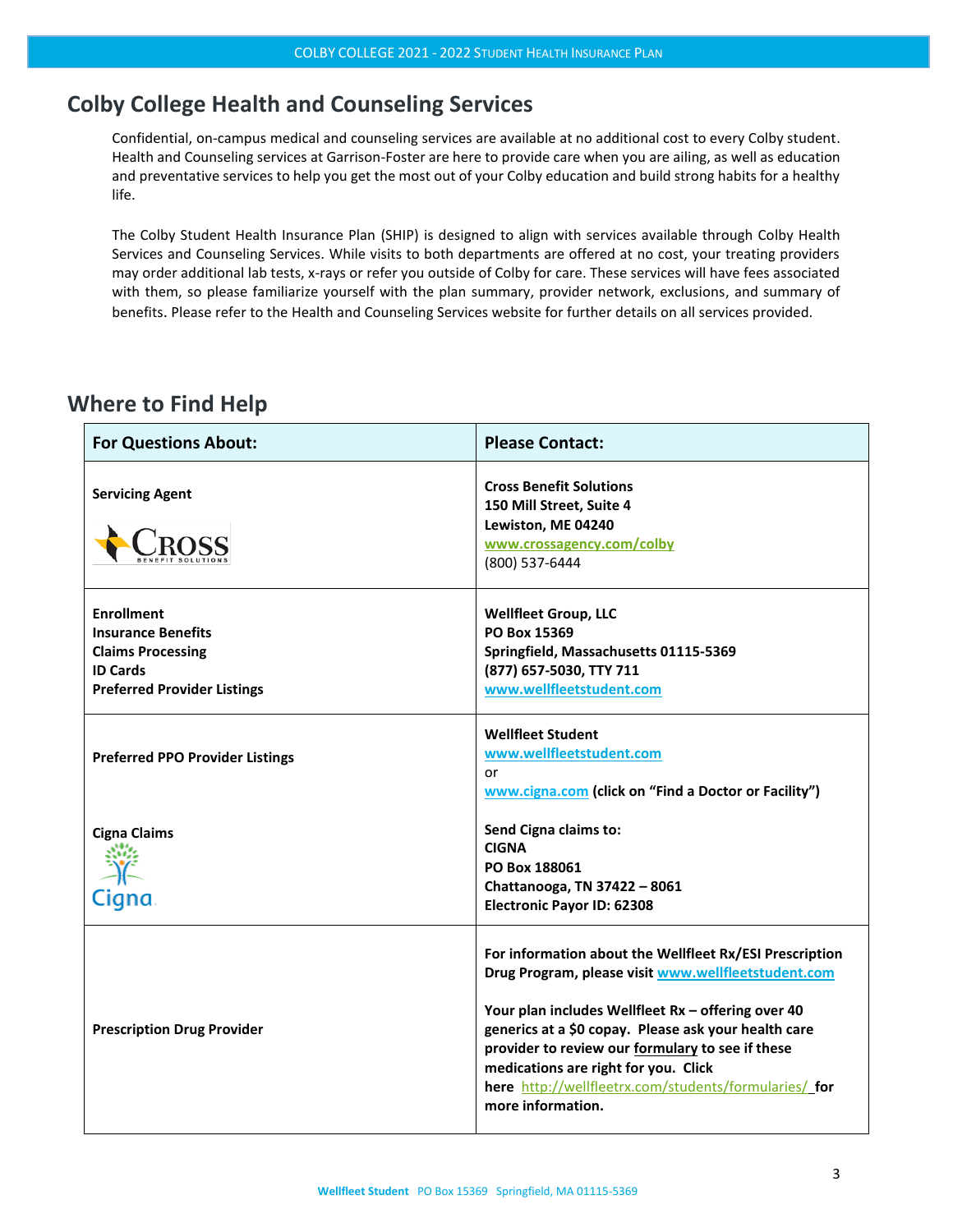| <b>Colby College Health Center</b><br>Garrison-Foster Building, 2nd Floor<br>4460 Mayflower Hill<br>Waterville, ME 04901    | <b>Office hours</b><br>Monday - Friday, 8:00 a.m. - 4:30 p.m.<br>Saturday - Sunday, Noon - 5:00 p.m.<br><b>Contact Us:</b><br>P: 207-859-4460<br>F: 207-859-4475<br>www.healthservices@colby.edu                                                                                                              |
|-----------------------------------------------------------------------------------------------------------------------------|---------------------------------------------------------------------------------------------------------------------------------------------------------------------------------------------------------------------------------------------------------------------------------------------------------------|
| <b>Colby College Counseling Center</b><br>Garrison-Foster Building, Room 205<br>4490 Mayflower Hill<br>Waterville, ME 04901 | <b>Office hours</b><br>Monday-Friday, 8:30 a.m. - 12:00 p.m. and<br>1:00 p.m. $-5:00$ p.m.<br>Contact us<br>P: 207-859-4490<br>F: 207-859-4495<br>www.counseling@colby.edu                                                                                                                                    |
| <b>Pediatric Dental and Vision Benefits</b><br><b>Accidental Dental Benefit</b>                                             | <b>Note:</b> This plan includes Pediatric Dental and Vision Benefits<br>(for those under age 19), and Accidental Dental Benefits for<br>those 19 and older. This plan does not include full dental<br>insurance for those 19 and older. This plan does not include<br>Vision benefits for those 19 and older. |

# <span id="page-3-0"></span>**Am I Eligible?**

Colby College requires all registered full-time students to have health insurance coverage, either through this Student Health Insurance Plan or through another individual or family plan. Students are automatically enrolled in and billed for the Student Health Insurance Plan unless proof of comparable coverage is provided by completing the online waiver.

## <span id="page-3-1"></span>**How Do I Waive?**

Students who wish to have the expense for this coverage removed from the College charges may do so by providing other insurance Information online. Students must verify that they have other adequate insurance coverage in order to waive automatic enrollment in the Student Health Insurance Plan. The deadline to waive coverage is **August 1, 2021**. For those students beginning in the Spring Term, the deadline to waive coverage is **January 1, 2022**. Students who complete the waiver by August 1, 2021 do not need to complete the waiver again for January. **No waivers will be accepted after the deadline.**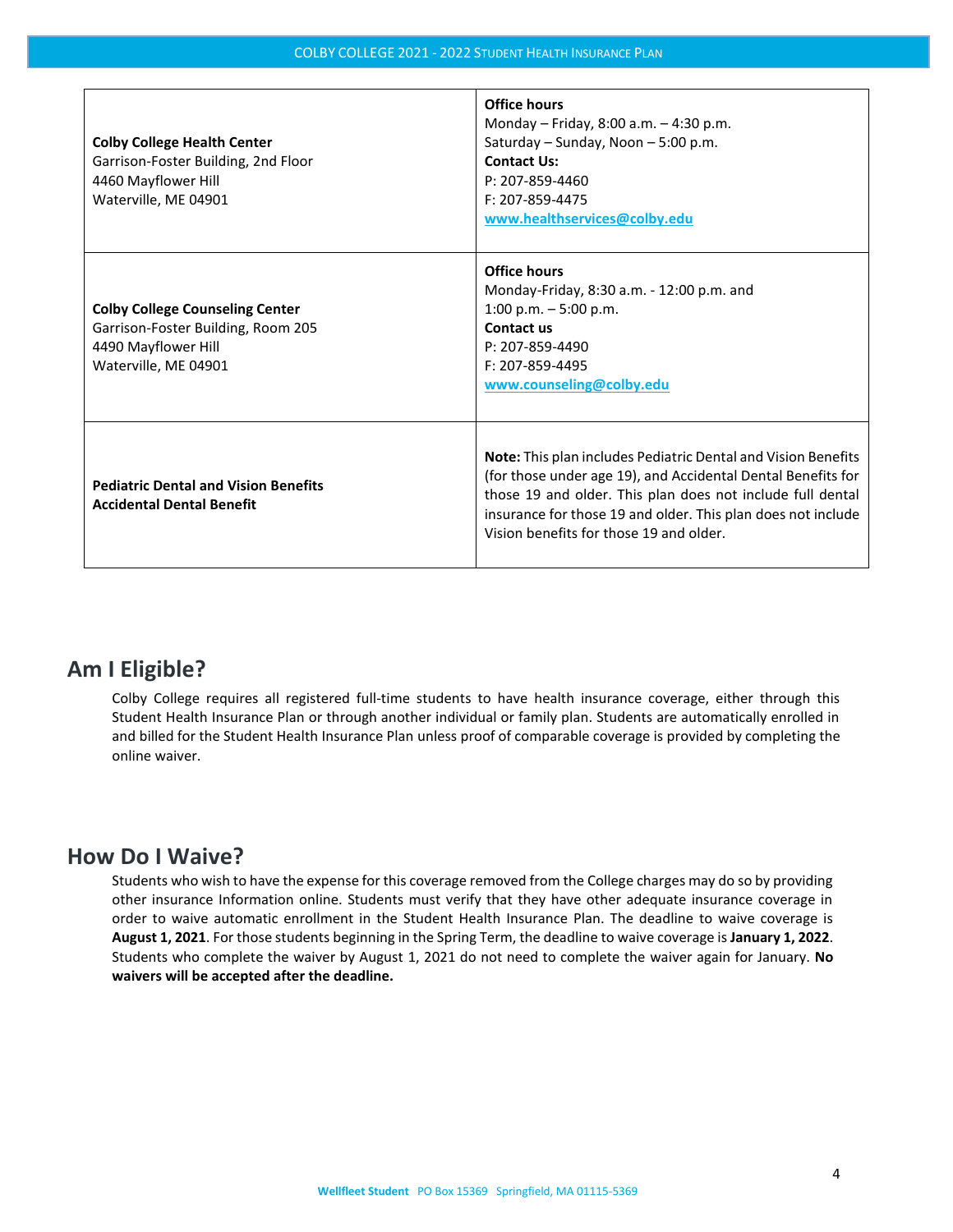## <span id="page-4-0"></span>**Effective Dates & Costs**

| All time periods begin at 12:00 A.M. local time and end at 11:59 P.M. local time at the Policyholder's address. |                            |                          |                                   |
|-----------------------------------------------------------------------------------------------------------------|----------------------------|--------------------------|-----------------------------------|
| <b>Coverage Period</b>                                                                                          | <b>Coverage Start Date</b> | <b>Coverage End Date</b> | <b>Enrollment/Waiver Deadline</b> |
| Annual                                                                                                          | 8/1/2021                   | 7/31/2022                | 8/1/2021                          |
| Spring/Summer<br>(New Students Only)                                                                            | 1/1/2022                   | 7/31/2022                | 1/1/2022                          |

| <b>Plan Costs for Full-time Students</b> |         |                                             |  |
|------------------------------------------|---------|---------------------------------------------|--|
|                                          | Annual  | <b>Spring/Summer</b><br>(New Students Only) |  |
| Student*                                 | \$1,999 | \$1,161                                     |  |

**\*The above plan costsinclude an administrative service fee.**

# <span id="page-4-1"></span>**Preferred Provider Organization (PPO) Network**

## **…providing access to quality health care at discounted costs!**

By enrolling in this Student Health Plan, you have the Cigna PPO Network of participating Providers. To find a complete listing of the Network's participating Providers, go to **[www.cigna.com](http://www.cigna.com/)** and click on **"Find a Doctor or Facility",** or contact Wellfleet Student toll-free at (877) 657-5030, TTY 711, or **[www.wellfleetstudent.com](http://www.wellfleetstudent.com/)** for assistance.

## <span id="page-4-2"></span>**Colby College Schedule of Benefits**

This is only a brief description of coverage available under Certificate form ME SHIP CERT (2019). The Certificate will contain full details of coverage, coinsurance, limitations, exclusions, and termination provisions. If there are any conflicts between this document and the Certificate, the Certificate governs in all cases.

UNLESS OTHERWISE SPECIFIED BELOW THE MEDICAL PLAN DEDUCTIBLE (IF APPLICABLE) WILL ALWAYS APPLY.

## **SCHEDULE OF BENEFITS**

#### **Preventive Services:**

In-Network Provider: The Deductible, Coinsurance, and any Copayment are not applicable to Preventive Services. Benefits are paid at 100% of the Negotiated Charge when services are provided through an In-Network Provider.

Out-of-Network Provider: Deductible, Coinsurance, and any Copayment are applicable to Preventive Services provided through an Out-of-Network Provider. Benefits are paid at 80% of the Usual and Customary Charge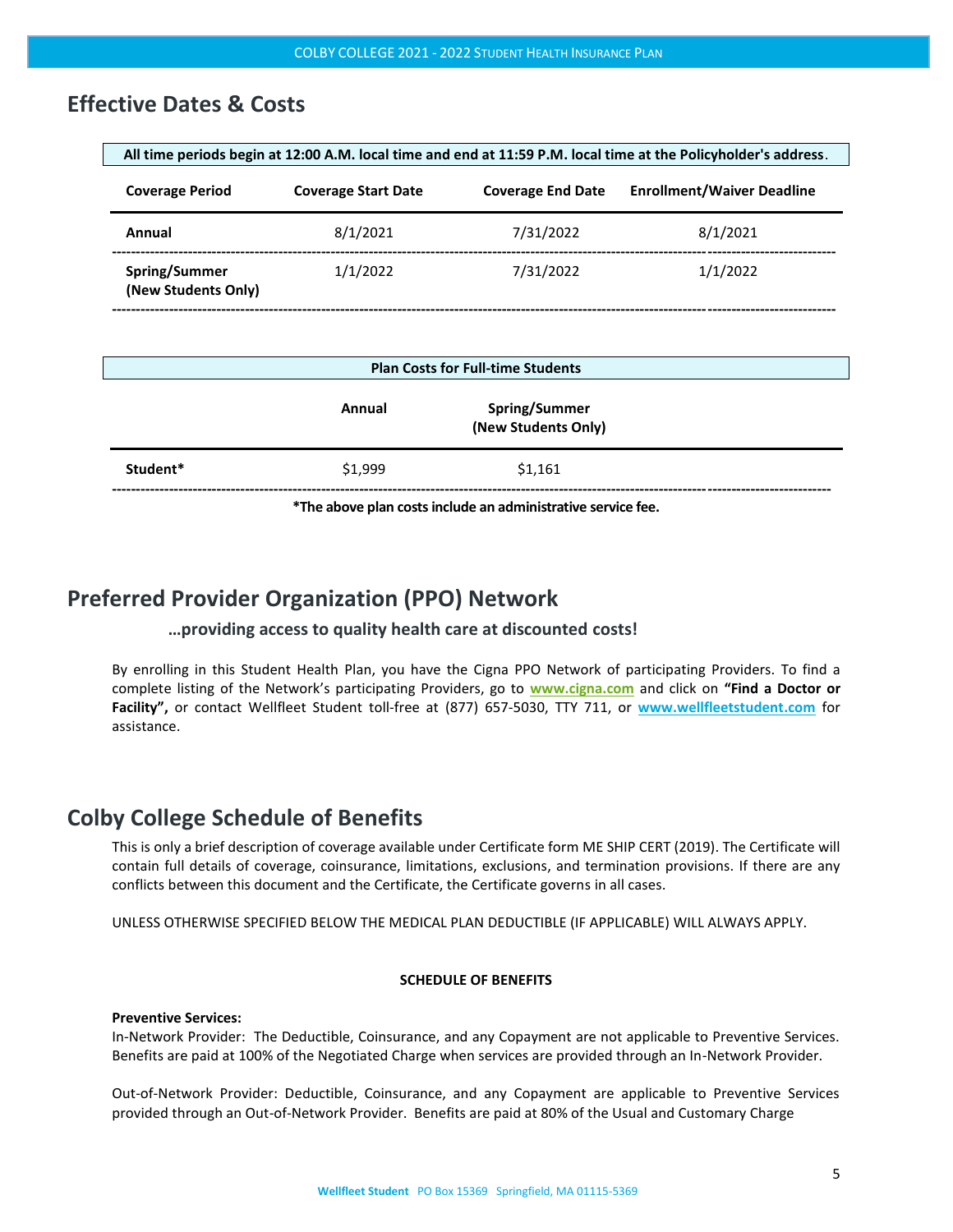| <b>Medical Deductible</b>     | In-Network Provider     | Individual: | SO.     |
|-------------------------------|-------------------------|-------------|---------|
|                               | Out-of-Network Provider | Individual: | \$0     |
| <b>Out-of-Pocket Maximum:</b> | In-Network Provider     | Individual  | \$2,350 |
|                               | Out-of-Network Provider | Individual  | \$5,000 |

COLBY COLLEGE 2021 - 2022 STUDENT HEALTH INSURANCE PLAN

Cost sharing You incur for Covered Medical Expenses that is applied to the Out-of-Network Provider Out-of-Pocket Maximum will not be applied to satisfy the In-Network Provider Out-of-Pocket Maximum and cost sharing You incur for Covered Medical expenses that is applied to the In-Network Provider Out-of-Pocket Maximum will not be applied to satisfy the Out-of-Network Provider Out-of-Pocket Maximum.

| <b>Coinsurance Amounts:</b> |                                                                                                            |
|-----------------------------|------------------------------------------------------------------------------------------------------------|
| In-Network Provider:        | 80% of the Negotiated Charge for Covered Medical Expenses unless otherwise<br>stated below.                |
| Out-of-Network Provider:    | 60% of the Usual and Customary Charge (U&C) for Covered Medical Expenses unless<br>otherwise stated below. |

### **Medical Benefit Payments for In-Network Providers and Out-of-Network Providers**

This Certificate provides benefits based on the type of health care provider You select. This Certificate provides access to both In-Network Providers and Out-of-Network Providers. Different benefits may be payable for Covered Medical Expenses rendered by In-Network Providers versus Out-of-Network Providers, as shown in the Schedule of Benefits.

#### **How You Can Request an Estimate for Proposed Covered Services**

You may request an estimate of the costs you will have to pay when your health care provider proposes an inpatient admission, procedure, or other covered service. You can request this cost estimate by logging on to the [www.wellfleetstudent.com](file://///athena/sales$/Schools/NGL%20TPA%20SCHOOLS%209.19.2019/Colby%20College/20.21%20PY/2021%20Policy/SOB%20and%20Exclusions/Current%20Version/www.wellfleetstudent.com%20) website. Just follow the steps to request a cost estimate for health care services you are planning to receive. To request an estimate by phone, call the toll-free phone number shown on your ID card.

#### **Dental and Vision Benefit Payments**

For dental and vision benefits, You may choose any dental or vision provider.

For dental, different benefits may be payable based on the type of service, as shown in the Schedule of Benefits.

#### **Preferred Provider Organization:**

To locate an In-Network Provider in Your area, consult Your Provider Directory or call toll free 877-657-5030 or visit Our website at [www.wellfleetstudent.com.](file://///athena/sales$/Schools/NGL%20TPA%20SCHOOLS%209.19.2019/Colby%20College/20.21%20PY/2021%20Policy/SOB%20and%20Exclusions/Current%20Version/www.wellfleetstudent.com)

## **THE COVERED MEDICAL EXPENSE FOR AN ISSUED CERTIFICATE WILL BE:**

- **1. THOSE LISTED IN THE COVERED MEDICAL EXPENSES PROVISION;**
- **2. ACCORDING TO THE FOLLOWING SCHEDULE OF BENEFITS; AND**
- **3. DETERMINED BY WHETHER THE SERVICE OR TREATMENT IS PROVIDED BY AN IN-NETWORK OR OUT-OF-NETWORK PROVIDER.**
- **4. UNLESS OTHERWISE SPECIFIED BELOW THE MEDICAL PLAN DEDUCTIBLE WILL ALWAYS APPLY.**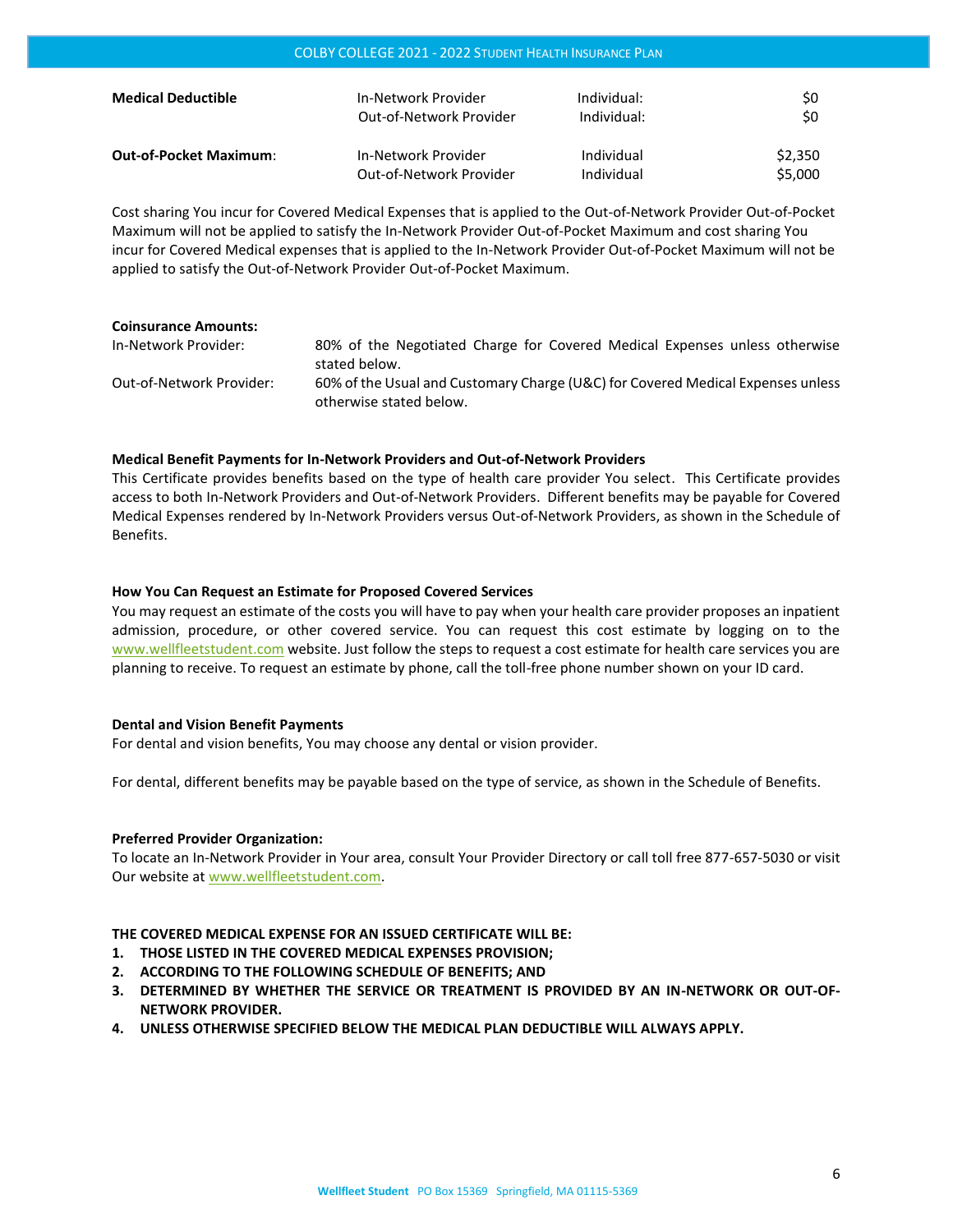| <b>BENEFITS FOR COVERED</b><br><b>INJURY/SICKNESS</b>                                                                                                                                          | <b>IN-NETWORK PROVIDER</b>                                          | <b>OUT-OF-NETWORK PROVIDER</b>                                    |
|------------------------------------------------------------------------------------------------------------------------------------------------------------------------------------------------|---------------------------------------------------------------------|-------------------------------------------------------------------|
|                                                                                                                                                                                                | <b>Inpatient Benefits</b>                                           |                                                                   |
| <b>Hospital Care</b><br>Includes hospital room & board<br>expenses and miscellaneous services<br>and supplies.<br>Subject to Semi-Private room rate<br>unless intensive care unit is required. | 80% of the Negotiated Charge for<br><b>Covered Medical Expenses</b> | 60% of Usual and Customary Charge<br>for Covered Medical Expenses |
| Room and Board includes intensive<br>care.                                                                                                                                                     |                                                                     |                                                                   |
| Pre-Certification Required                                                                                                                                                                     |                                                                     |                                                                   |
| <b>Preadmission Testing</b>                                                                                                                                                                    | 80% of the Negotiated Charge for<br><b>Covered Medical Expenses</b> | 60% of Usual and Customary Charge<br>for Covered Medical Expenses |
| Physician's Visits while Confined:<br>Limited to 1 visit per day of<br>Confinement per provider                                                                                                | 80% of the Negotiated Charge for<br><b>Covered Medical Expenses</b> | 60% of Usual and Customary Charge<br>for Covered Medical Expenses |
| <b>Inpatient Surgery:</b><br>Pre-Certification Required                                                                                                                                        |                                                                     |                                                                   |
| <b>Surgeon Services</b>                                                                                                                                                                        | 80% of the Negotiated Charge for<br><b>Covered Medical Expenses</b> | 60% of Usual and Customary Charge<br>for Covered Medical Expenses |
| Anesthetist                                                                                                                                                                                    | 80% of the Negotiated Charge for<br><b>Covered Medical Expenses</b> | 60% of Usual and Customary Charge<br>for Covered Medical Expenses |
| Assistant Surgeon                                                                                                                                                                              | 80% of the Negotiated Charge for<br><b>Covered Medical Expenses</b> | 60% of Usual and Customary Charge<br>for Covered Medical Expenses |
| Registered Nurse Services for private<br>duty nursing while Confined                                                                                                                           | 80% of the Negotiated Charge for<br><b>Covered Medical Expenses</b> | 60% of Usual and Customary Charge<br>for Covered Medical Expenses |
| Physical Therapy while Confined<br>(inpatient)                                                                                                                                                 | 80% of the Negotiated Charge for<br><b>Covered Medical Expenses</b> | 60% of Usual and Customary Charge<br>for Covered Medical Expenses |
| <b>Skilled Nursing Facility Benefit</b><br>Pre-Certification required                                                                                                                          | 80% of the Negotiated Charge for<br><b>Covered Medical Expenses</b> | 60% of Usual and Customary Charge<br>for Covered Medical Expenses |
| Inpatient Rehabilitation Facility<br><b>Expense Benefit</b><br>Pre-Certification Required                                                                                                      | 80% of the Negotiated Charge for<br><b>Covered Medical Expenses</b> | 60% of Usual and Customary Charge<br>for Covered Medical Expenses |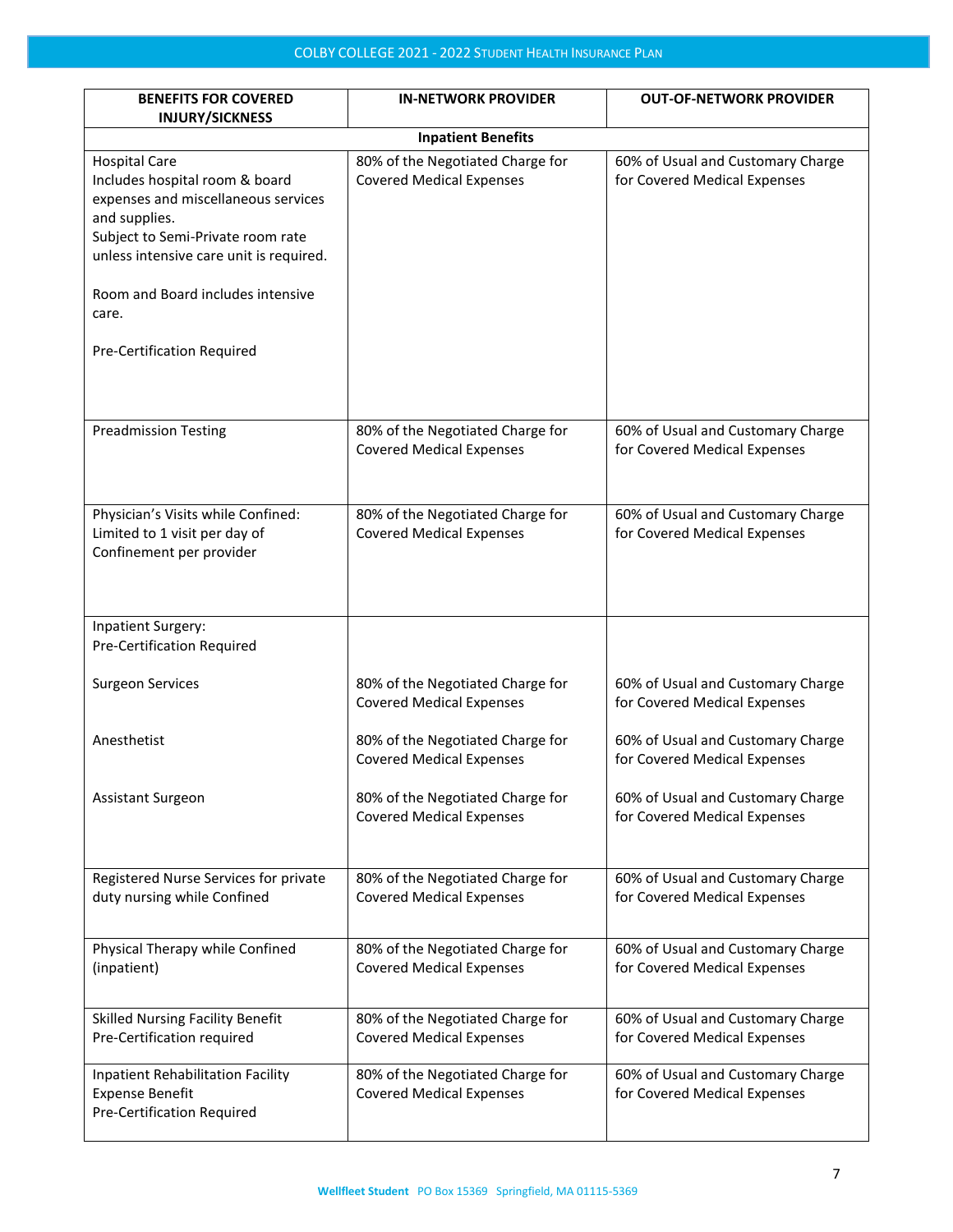| <b>INPATIENT MENTAL HEALTH DISORDER AND SUBSTANCE USE DISORDER</b> |                                  |                                   |  |
|--------------------------------------------------------------------|----------------------------------|-----------------------------------|--|
| Mental Health Disorder and Substance                               | 80% of the Negotiated Charge for | 60% of Usual and Customary Charge |  |
| Use Disorder Benefit                                               | <b>Covered Medical Expenses</b>  | for Covered Medical Expenses      |  |
|                                                                    |                                  |                                   |  |
| Pre-Certification Required                                         |                                  |                                   |  |
|                                                                    |                                  |                                   |  |
| In accordance with the federal Mental                              |                                  |                                   |  |
| Health Parity and Addiction Equity Act                             |                                  |                                   |  |
| of 2008 (MHPAEA), the cost sharing                                 |                                  |                                   |  |
| requirements, day or visit limits, and                             |                                  |                                   |  |
|                                                                    |                                  |                                   |  |
| any Pre-certification requirements                                 |                                  |                                   |  |
| that apply to a Mental Health Disorder                             |                                  |                                   |  |
| and Substance Use Disorder will be no                              |                                  |                                   |  |
| more restrictive than those that apply                             |                                  |                                   |  |
| to medical and surgical benefits for                               |                                  |                                   |  |
| any other Covered Sickness.                                        |                                  |                                   |  |
|                                                                    | <b>Outpatient Benefits</b>       |                                   |  |
| Outpatient Surgery:                                                |                                  |                                   |  |
| Pre-Certification required                                         |                                  |                                   |  |
|                                                                    |                                  |                                   |  |
| <b>Surgeon Services</b>                                            | 80% of the Negotiated Charge for | 60% of Usual and Customary Charge |  |
|                                                                    | <b>Covered Medical Expenses</b>  | for Covered Medical Expenses      |  |
|                                                                    |                                  |                                   |  |
| Anesthetist                                                        |                                  |                                   |  |
|                                                                    | 80% of the Negotiated Charge for | 60% of Usual and Customary Charge |  |
|                                                                    | <b>Covered Medical Expenses</b>  | for Covered Medical Expenses      |  |
|                                                                    |                                  |                                   |  |
| <b>Assistant Surgeon</b>                                           | 80% of the Negotiated Charge for | 60% of Usual and Customary Charge |  |
|                                                                    | <b>Covered Medical Expenses</b>  | for Covered Medical Expenses      |  |
| Outpatient Surgery Facility and                                    | 80% of the Negotiated Charge for | 60% of Usual and Customary Charge |  |
| Miscellaneous expenses for services &                              | <b>Covered Medical Expenses</b>  | for Covered Medical Expenses      |  |
| supplies, such as cost of operating                                |                                  |                                   |  |
| room, therapeutic services, oxygen,                                |                                  |                                   |  |
| oxygen tent, and blood & plasma                                    |                                  |                                   |  |
|                                                                    |                                  |                                   |  |
| Physician's Office Visits                                          | 80% of the Negotiated Charge for | 60% of Usual and Customary Charge |  |
|                                                                    | <b>Covered Medical Expenses</b>  | for Covered Medical Expenses      |  |
|                                                                    |                                  |                                   |  |
| Specialist/Consultant Physician                                    | 80% of the Negotiated Charge for | 60% of Usual and Customary Charge |  |
| <b>Services</b>                                                    | <b>Covered Medical Expenses</b>  | for Covered Medical Expenses      |  |
|                                                                    |                                  |                                   |  |
| Telemedicine or Telehealth Services                                | 80% of the Negotiated Charge for | 60% of Usual and Customary Charge |  |
|                                                                    |                                  |                                   |  |
|                                                                    | <b>Covered Medical Expenses</b>  | for Covered Medical Expenses      |  |
| Cardiac Rehabilitation                                             | 80% of the Negotiated Charge for | 60% of Usual and Customary Charge |  |
|                                                                    | <b>Covered Medical Expenses</b>  | for Covered Medical Expenses      |  |
|                                                                    |                                  |                                   |  |
|                                                                    |                                  |                                   |  |
| <b>Pulmonary Rehabilitation</b>                                    | 80% of the Negotiated Charge for | 60% of Usual and Customary Charge |  |
|                                                                    | <b>Covered Medical Expenses</b>  | for Covered Medical Expenses      |  |
|                                                                    |                                  |                                   |  |
| Rehabilitation Therapy including,                                  | 80% of the Negotiated Charge for | 60% of Usual and Customary Charge |  |
| Physical Therapy, and Occupational                                 | <b>Covered Medical Expenses</b>  | for Covered Medical Expenses      |  |
| Therapy and Speech Therapy                                         |                                  |                                   |  |
| <b>Pre-Certification Required</b>                                  |                                  |                                   |  |
|                                                                    |                                  |                                   |  |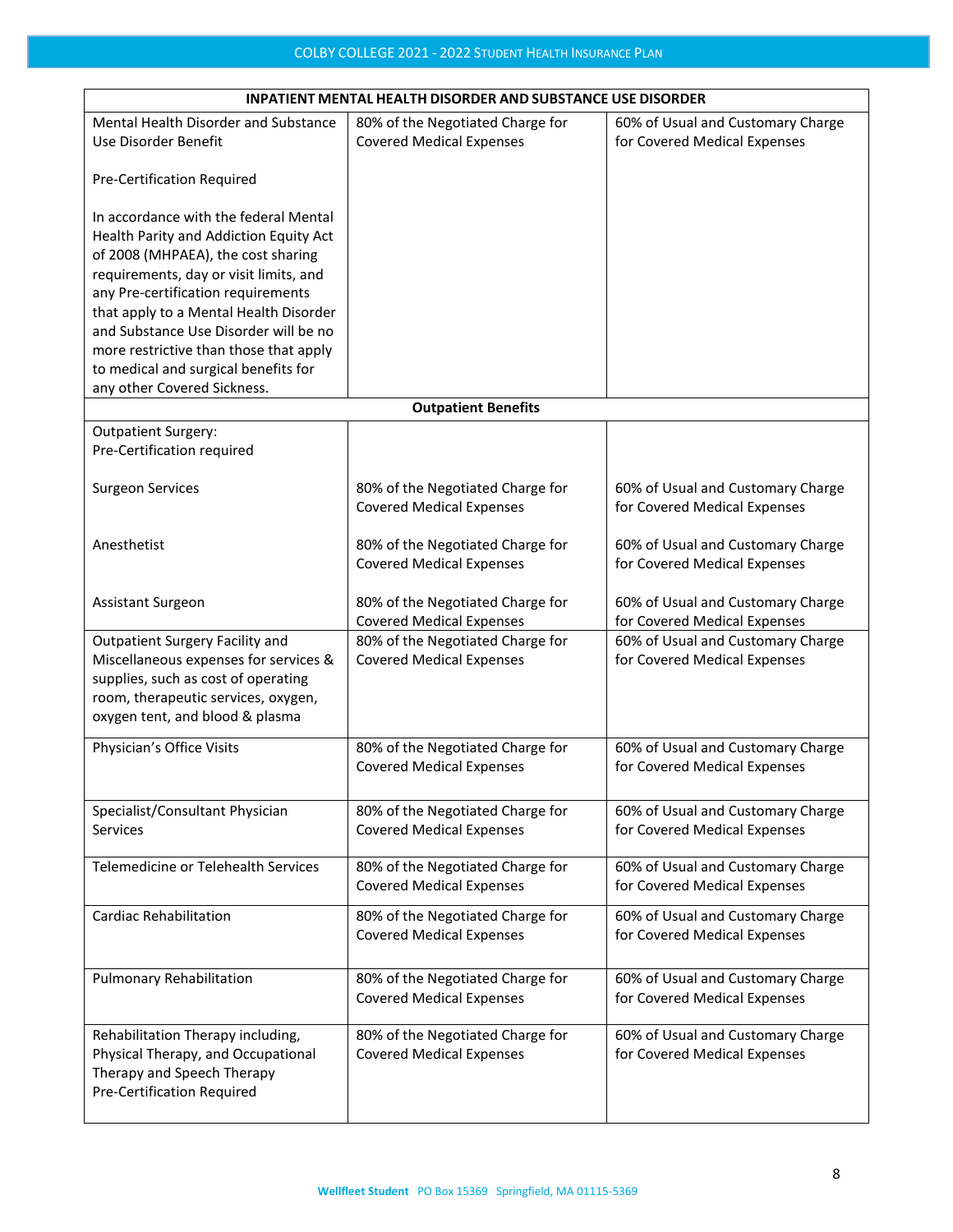| <b>Habilitative Services</b><br>including, Physical Therapy, and<br>Occupational Therapy and Speech<br>Therapy<br>Pre-Certification Required                                                                                                                                                                                                                                                              | 80% of the Negotiated Charge for<br><b>Covered Medical Expenses</b>                             | 60% of Usual and Customary Charge<br>for Covered Medical Expenses                 |
|-----------------------------------------------------------------------------------------------------------------------------------------------------------------------------------------------------------------------------------------------------------------------------------------------------------------------------------------------------------------------------------------------------------|-------------------------------------------------------------------------------------------------|-----------------------------------------------------------------------------------|
| <b>Emergency Services in an emergency</b><br>department (includes Urgent Care for<br><b>Emergency Medical Conditions).</b>                                                                                                                                                                                                                                                                                | 80% of the Negotiated Charge for<br><b>Covered Medical Expenses</b>                             | Paid the same as In-Network Provider<br>subject to Usual and Customary<br>Charge. |
| <b>Urgent Care Centers</b><br>for non-life-threatening conditions                                                                                                                                                                                                                                                                                                                                         | 80% of the Negotiated Charge for<br><b>Covered Medical Expenses</b>                             | 60% of Usual and Customary Charge<br>for Covered Medical Expenses                 |
| <b>Diagnostic Imaging Services</b><br>Pre-Certification Required                                                                                                                                                                                                                                                                                                                                          | 80% of the Negotiated Charge for<br><b>Covered Medical Expenses</b>                             | 60% of Usual and Customary Charge<br>for Covered Medical Expenses                 |
| CT Scan, MRI and/or PET Scans<br>Pre-Certification Required                                                                                                                                                                                                                                                                                                                                               | 80% of the Negotiated Charge for<br><b>Covered Medical Expenses</b>                             | 60% of Usual and Customary Charge<br>for Covered Medical Expenses                 |
| Laboratory Procedures (Outpatient)                                                                                                                                                                                                                                                                                                                                                                        | 80% of the Negotiated Charge for<br><b>Covered Medical Expenses</b>                             | 60% of Usual and Customary Charge<br>for Covered Medical Expenses                 |
| Chemotherapy and Radiation Therapy<br>Pre-Certification Required                                                                                                                                                                                                                                                                                                                                          | 80% of the Negotiated Charge for<br><b>Covered Medical Expenses</b>                             | 60% of Usual and Customary Charge<br>for Covered Medical Expenses                 |
| Infusion Therapy<br>Pre-Certification Required                                                                                                                                                                                                                                                                                                                                                            | 80% of the Negotiated Charge for<br><b>Covered Medical Expenses</b>                             | 60% of Usual and Customary Charge<br>for Covered Medical Expenses                 |
| Home Health Care Expenses<br>Pre-Certification required                                                                                                                                                                                                                                                                                                                                                   | 80% of the Negotiated Charge for                                                                | 60% of Usual and Customary Charge                                                 |
| Hospice Care Coverage                                                                                                                                                                                                                                                                                                                                                                                     | <b>Covered Medical Expenses</b><br>80% of the Negotiated Charge for                             | for Covered Medical Expenses<br>60% of Usual and Customary Charge                 |
|                                                                                                                                                                                                                                                                                                                                                                                                           | <b>Covered Medical Expenses</b><br>OUTPATIENT MENTAL HEALTH DISORDER AND SUBSTANCE USE DISORDER | for Covered Medical Expenses                                                      |
| Mental Health Disorder and Substance<br>Use Disorder Benefit<br>Pre-Certification Required except for<br>office visits                                                                                                                                                                                                                                                                                    |                                                                                                 |                                                                                   |
| Physician's Office Visits including, but<br>not limited to, physician visits;<br>individual and group therapy;<br>medication management                                                                                                                                                                                                                                                                   | 80% of the Negotiated Charge for<br><b>Covered Medical Expenses</b>                             | 60% of Usual and Customary Charge<br>for Covered Medical Expenses                 |
| All Other Outpatient Services including,<br>but not limited to, Intensive Outpatient<br>Programs (IOP); partial hospitalization;<br>Electronic Convulsive Therapy (ECT);<br>Repetitive Transcranial Magnetic<br>Stimulation (rTMS); psychiatric and<br>neuropsych testing                                                                                                                                 | 80% of the Negotiated Charge for<br><b>Covered Medical Expenses</b>                             | 60% of Usual and Customary Charge<br>for Covered Medical Expenses                 |
| In accordance with the federal Mental<br>Health Parity and Addiction Equity Act<br>of 2008 (MHPAEA), the cost sharing<br>requirements, day or visit limits, and<br>any Pre-Certification requirements<br>that apply to a Mental Health Disorder<br>and Substance Use Disorder will be no<br>more restrictive than those that apply<br>to medical and surgical benefits for<br>any other Covered Sickness. |                                                                                                 |                                                                                   |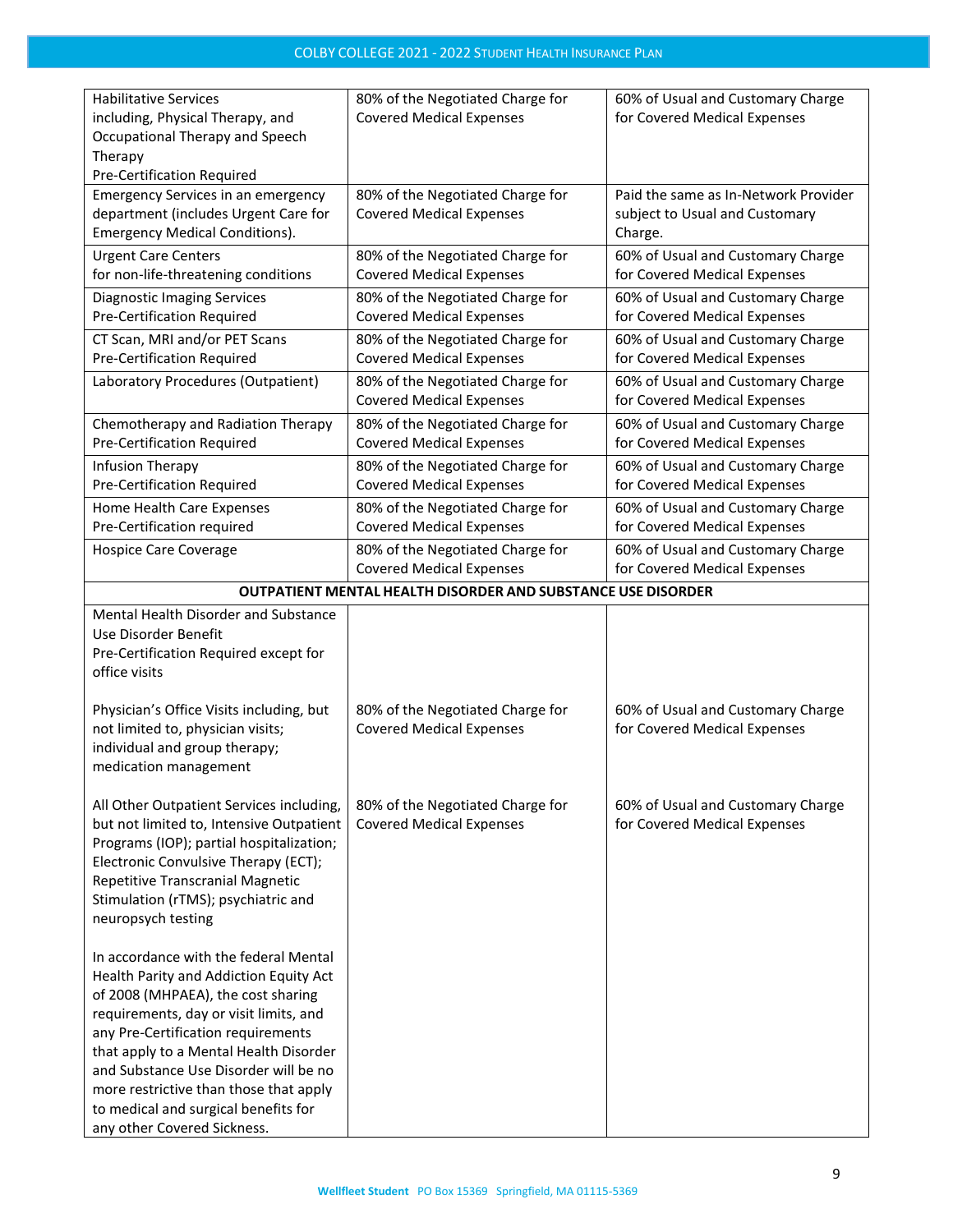| <b>Prescription Drugs Retail Pharmacy</b><br>No cost sharing applies to ACA Preventive Care medications filled at a participating network pharmacy                                                                               |                                                                                                           |                                                             |  |
|----------------------------------------------------------------------------------------------------------------------------------------------------------------------------------------------------------------------------------|-----------------------------------------------------------------------------------------------------------|-------------------------------------------------------------|--|
| TIER 1<br>(Including Enteral Formulas)<br>For each fill up to a 30-day supply<br>filled at a Retail pharmacy                                                                                                                     | \$10 Copayment then the plan pays<br>100% of the Negotiated Charge for<br><b>Covered Medical Expenses</b> | 60% of Actual charge for Covered<br><b>Medical Expenses</b> |  |
| Out-of-Network Provider benefits are<br>provided on a reimbursement basis.<br>Claim forms must be submitted to us<br>as soon as reasonably possible. Refer<br>to Proof of Loss provision contained in<br>the General Provisions. |                                                                                                           |                                                             |  |
| See the Enteral Formula and<br>Nutritional Supplements section of<br>this Schedule for supplements not<br>purchased at a pharmacy.                                                                                               |                                                                                                           |                                                             |  |
| More than a 30-day supply but less<br>than a 61 day supply filled at a Retail<br>pharmacy                                                                                                                                        | \$20 Copayment then the plan pays<br>100% of the Negotiated Charge for<br><b>Covered Medical Expenses</b> | 60% of Actual charge for Covered<br><b>Medical Expenses</b> |  |
| More than a 60-day supply filled at a<br>Retail pharmacy                                                                                                                                                                         | \$30 Copayment then the plan pays<br>100% of the Negotiated Charge for<br><b>Covered Medical Expenses</b> | 60% of Actual charge for Covered<br><b>Medical Expenses</b> |  |
| TIER <sub>2</sub><br>(Including Enteral Formulas)<br>For each fill up to a 30-day supply<br>filled at a Retail pharmacy                                                                                                          | \$30 Copayment then the plan pays<br>100% of the Negotiated Charge for<br><b>Covered Medical Expenses</b> | 60% of Actual charge for Covered<br><b>Medical Expenses</b> |  |
| Out-of-Network Provider benefits are<br>provided on a reimbursement basis.<br>Claim forms must be submitted to us<br>as soon as reasonably possible. Refer<br>to Proof of Loss provision contained in<br>the General Provisions. |                                                                                                           |                                                             |  |
| See the Enteral Formula and<br>Nutritional Supplements section of<br>this Schedule for supplements not<br>purchased at a pharmacy.                                                                                               |                                                                                                           |                                                             |  |
| More than a 30-day supply but less<br>than a 61-day supply filled at a Retail<br>pharmacy                                                                                                                                        | \$60 Copayment then the plan pays<br>100% of the Negotiated Charge for<br><b>Covered Medical Expenses</b> | 60% of Actual charge for Covered<br><b>Medical Expenses</b> |  |
| More than a 60-day supply filled at a<br>Retail pharmacy                                                                                                                                                                         | \$90 Copayment then the plan pays<br>100% of the Negotiated Charge for<br><b>Covered Medical Expenses</b> | 60% of Actual charge for Covered<br><b>Medical Expenses</b> |  |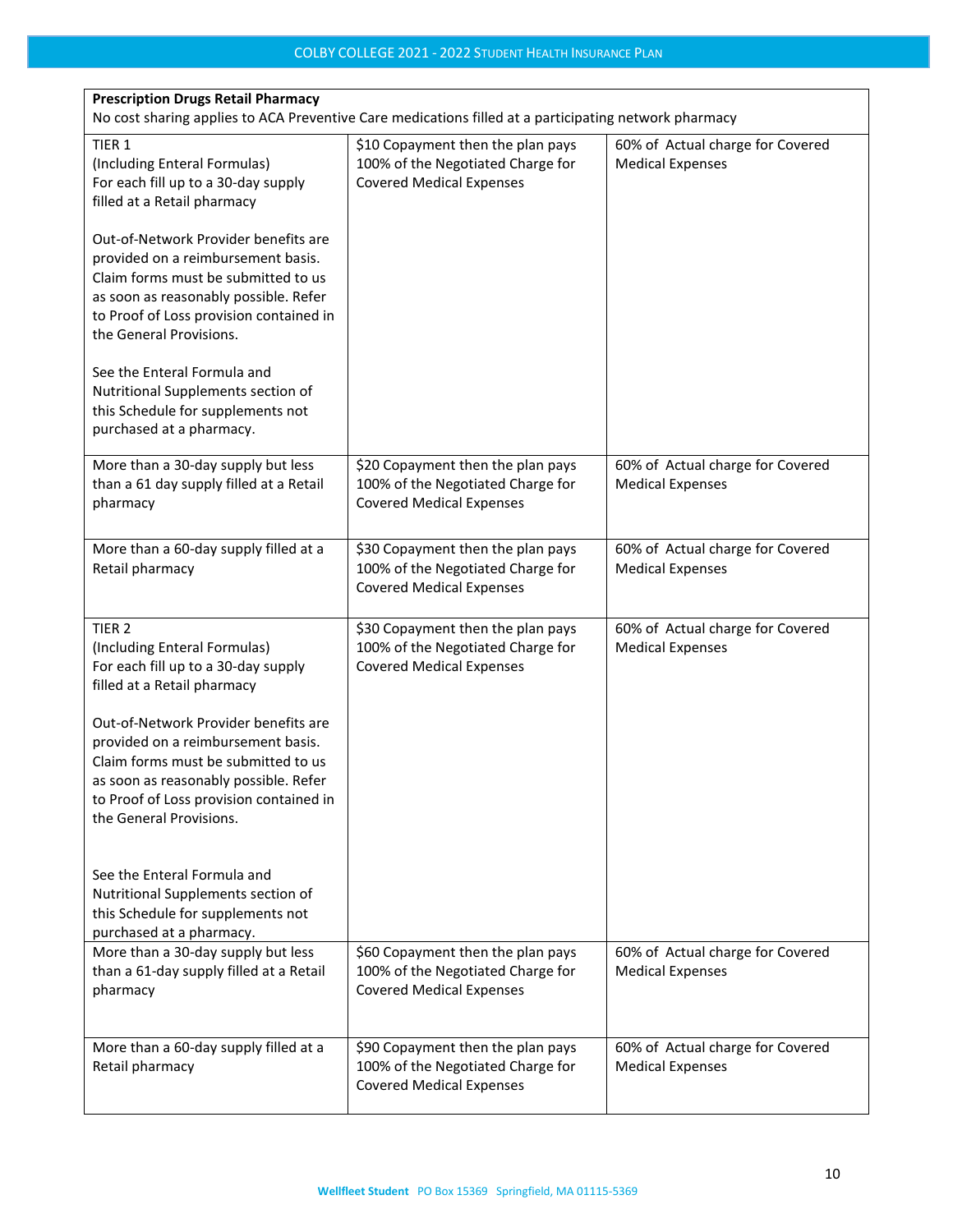| TIER <sub>3</sub><br>(Including Enteral Formulas)<br>For each fill up to a 30-day supply<br>filled at a Retail Pharmacy<br>Out-of-Network Provider benefits are<br>provided on a reimbursement basis.<br>Claim forms must be submitted to us<br>as soon as reasonably possible. Refer<br>to Proof of Loss provision contained in<br>the General Provisions.<br>See the Enteral Formula and<br>Nutritional Supplements section of<br>this Schedule for supplements not<br>purchased at a pharmacy. | \$50 Copayment then the plan pays<br>100% of the Negotiated Charge for<br><b>Covered Medical Expenses</b>  | 60% of Actual charge for Covered<br><b>Medical Expenses</b>  |
|---------------------------------------------------------------------------------------------------------------------------------------------------------------------------------------------------------------------------------------------------------------------------------------------------------------------------------------------------------------------------------------------------------------------------------------------------------------------------------------------------|------------------------------------------------------------------------------------------------------------|--------------------------------------------------------------|
| More than a 30-day supply but less<br>than a 61-day supply filled at a Retail<br>pharmacy                                                                                                                                                                                                                                                                                                                                                                                                         | \$100 Copayment then the plan pays<br>100% of the Negotiated Charge for<br><b>Covered Medical Expenses</b> | 60% of Actual charge for Covered<br><b>Medical Expenses</b>  |
| More than a 60-day supply filled at a<br>Retail pharmacy                                                                                                                                                                                                                                                                                                                                                                                                                                          | \$150 Copayment then the plan pays<br>100% of the Negotiated Charge for<br><b>Covered Medical Expenses</b> | 60% of Actual charge for Covered<br><b>Medical Expenses</b>  |
| <b>Zero Cost Generic</b>                                                                                                                                                                                                                                                                                                                                                                                                                                                                          |                                                                                                            |                                                              |
| Out-of-Network Provider benefits are<br>provided on a reimbursement basis.<br>Claim forms must be submitted to us<br>as soon as reasonably possible. Refer<br>to Proof of Loss provision contained in<br>the General Provisions.                                                                                                                                                                                                                                                                  | 100% of the Negotiated Charge for<br><b>Covered Medical Expenses</b>                                       | 100% of Actual charge for Covered<br><b>Medical Expenses</b> |
| <b>Specialty Prescription Drugs</b>                                                                                                                                                                                                                                                                                                                                                                                                                                                               |                                                                                                            |                                                              |
| <b>Specialty Prescription Drugs</b><br>For each fill up to a 30-day supply<br>Out-of-Network Provider benefits are<br>provided on a reimbursement basis.<br>Claim forms must be submitted to us<br>as soon as reasonably possible. Refer<br>to Proof of Loss provision contained in<br>the General Provisions.                                                                                                                                                                                    | \$50 Copayment then the plan pays<br>100% of the Negotiated Charge for<br><b>Covered Medical Expenses</b>  | 60% of Actual charge for Covered<br><b>Medical Expenses</b>  |
| More than a 30-day supply but less<br>than a 61-day supply                                                                                                                                                                                                                                                                                                                                                                                                                                        | \$100 Copayment then the plan pays<br>100% of the Negotiated Charge for<br><b>Covered Medical Expenses</b> | 60% of Actual charge for Covered<br><b>Medical Expenses</b>  |
| More than a 60-day supply                                                                                                                                                                                                                                                                                                                                                                                                                                                                         | \$150 Copayment then the plan pays<br>100% of the Negotiated Charge for<br><b>Covered Medical Expenses</b> | 60% of Actual charge for Covered<br><b>Medical Expenses</b>  |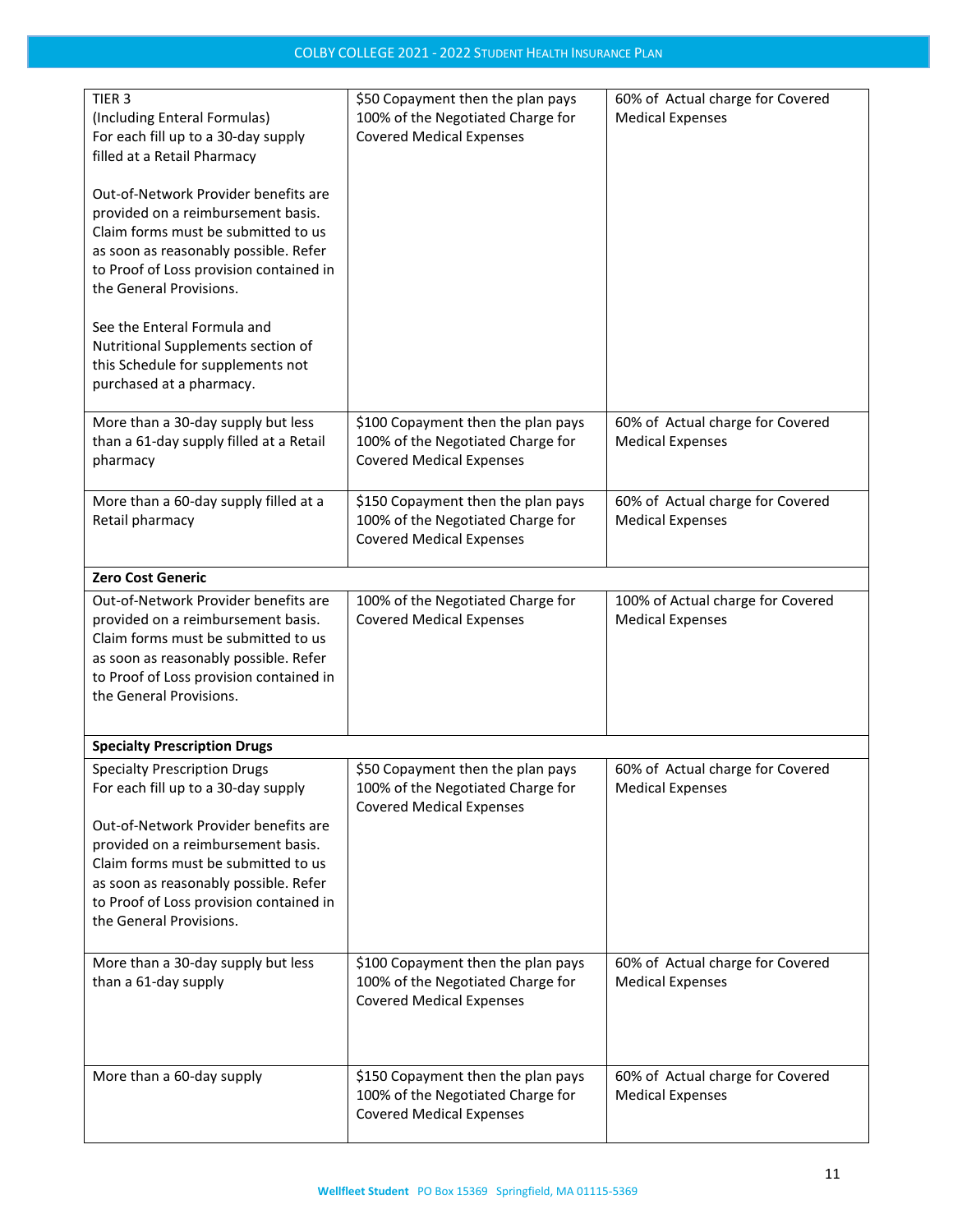| Orally administered anti-cancer prescription drugs (including specialty drugs) |                                                                                |                                                                                    |  |  |  |
|--------------------------------------------------------------------------------|--------------------------------------------------------------------------------|------------------------------------------------------------------------------------|--|--|--|
| <b>Benefit</b>                                                                 | Greater of:                                                                    |                                                                                    |  |  |  |
|                                                                                | Chemotherapy Benefit; or<br>$\bullet$                                          |                                                                                    |  |  |  |
|                                                                                | Infusion Therapy Benefit                                                       |                                                                                    |  |  |  |
| Diabetic Supplies (for Prescription supplies purchased at a pharmacy)          |                                                                                |                                                                                    |  |  |  |
| <b>Benefit</b>                                                                 | Paid the same as any other Retail Pharmacy Prescription Drug Fill except, that |                                                                                    |  |  |  |
|                                                                                |                                                                                | the Insured Person's out-of-pocket costs for covered prescription insulin drugs    |  |  |  |
|                                                                                |                                                                                | will not exceed \$35 per 30-day supply regardless of the amount or type of insulin |  |  |  |
|                                                                                | that is needed to fill the Insured Person's prescription.                      |                                                                                    |  |  |  |
|                                                                                | <b>Other Benefits</b>                                                          |                                                                                    |  |  |  |
| <b>Allergy Testing</b>                                                         | 80% of the Negotiated Charge for                                               | 60% of Usual and Customary Charge                                                  |  |  |  |
|                                                                                | <b>Covered Medical Expenses</b>                                                | for Covered Medical Expenses                                                       |  |  |  |
|                                                                                |                                                                                |                                                                                    |  |  |  |
|                                                                                |                                                                                |                                                                                    |  |  |  |
| Allergy Injections/Treatment                                                   | 80% of the Negotiated Charge for                                               | 60% of Usual and Customary Charge                                                  |  |  |  |
|                                                                                | <b>Covered Medical Expenses</b>                                                | for Covered Medical Expenses                                                       |  |  |  |
|                                                                                |                                                                                |                                                                                    |  |  |  |
|                                                                                |                                                                                |                                                                                    |  |  |  |
| <b>Emergency Ambulance Service ground</b>                                      | 80% of the Negotiated Charge for                                               | Paid the same as In-Network Provider                                               |  |  |  |
| and/or air, water transportation                                               | <b>Covered Medical Expenses</b>                                                | subject to Usual and Customary                                                     |  |  |  |
|                                                                                |                                                                                | Charge                                                                             |  |  |  |
|                                                                                |                                                                                |                                                                                    |  |  |  |
| Non-Emergency Ambulance Service                                                | 80% of the Negotiated Charge for                                               | 60% of Usual and Customary Charge                                                  |  |  |  |
| ground and/or air, water                                                       | <b>Covered Medical Expenses</b>                                                | for Covered Medical Expenses                                                       |  |  |  |
| transportation                                                                 |                                                                                |                                                                                    |  |  |  |
|                                                                                |                                                                                |                                                                                    |  |  |  |
| <b>Bariatric Surgery</b>                                                       | 80% of the Negotiated Charge for                                               | 60% of Usual and Customary Charge                                                  |  |  |  |
|                                                                                | <b>Covered Medical Expenses</b>                                                | for Covered Medical Expenses                                                       |  |  |  |
| <b>Pre-Certification Required</b>                                              |                                                                                |                                                                                    |  |  |  |
| <b>Covered Clinical Trials</b>                                                 |                                                                                |                                                                                    |  |  |  |
|                                                                                | Same as any other Covered Sickness                                             |                                                                                    |  |  |  |
|                                                                                |                                                                                |                                                                                    |  |  |  |
| Durable Medical Equipment                                                      | 80% of the Negotiated Charge for                                               | 60% of Usual and Customary Charge                                                  |  |  |  |
|                                                                                | <b>Covered Medical Expenses</b>                                                | for Covered Medical Expenses                                                       |  |  |  |
| Pre-Certification Required                                                     |                                                                                |                                                                                    |  |  |  |
|                                                                                |                                                                                |                                                                                    |  |  |  |
| Diabetic services and supplies                                                 | 80% of the Negotiated Charge for                                               | 60% of Usual and Customary Charge                                                  |  |  |  |
| (including equipment and training)                                             | <b>Covered Medical Expenses</b>                                                | for Covered Medical Expenses                                                       |  |  |  |
|                                                                                |                                                                                |                                                                                    |  |  |  |
| Refer to the Prescription Drug                                                 |                                                                                |                                                                                    |  |  |  |
| provision for diabetic supplies covered                                        |                                                                                |                                                                                    |  |  |  |
| under the Prescription Drug benefit.                                           |                                                                                |                                                                                    |  |  |  |
|                                                                                |                                                                                |                                                                                    |  |  |  |
|                                                                                |                                                                                |                                                                                    |  |  |  |
| Dialysis Treatment                                                             | 80% of the Negotiated Charge for                                               | 60% of Usual and Customary Charge                                                  |  |  |  |
|                                                                                | <b>Covered Medical Expenses</b>                                                | for Covered Medical Expenses                                                       |  |  |  |
|                                                                                |                                                                                |                                                                                    |  |  |  |
|                                                                                |                                                                                |                                                                                    |  |  |  |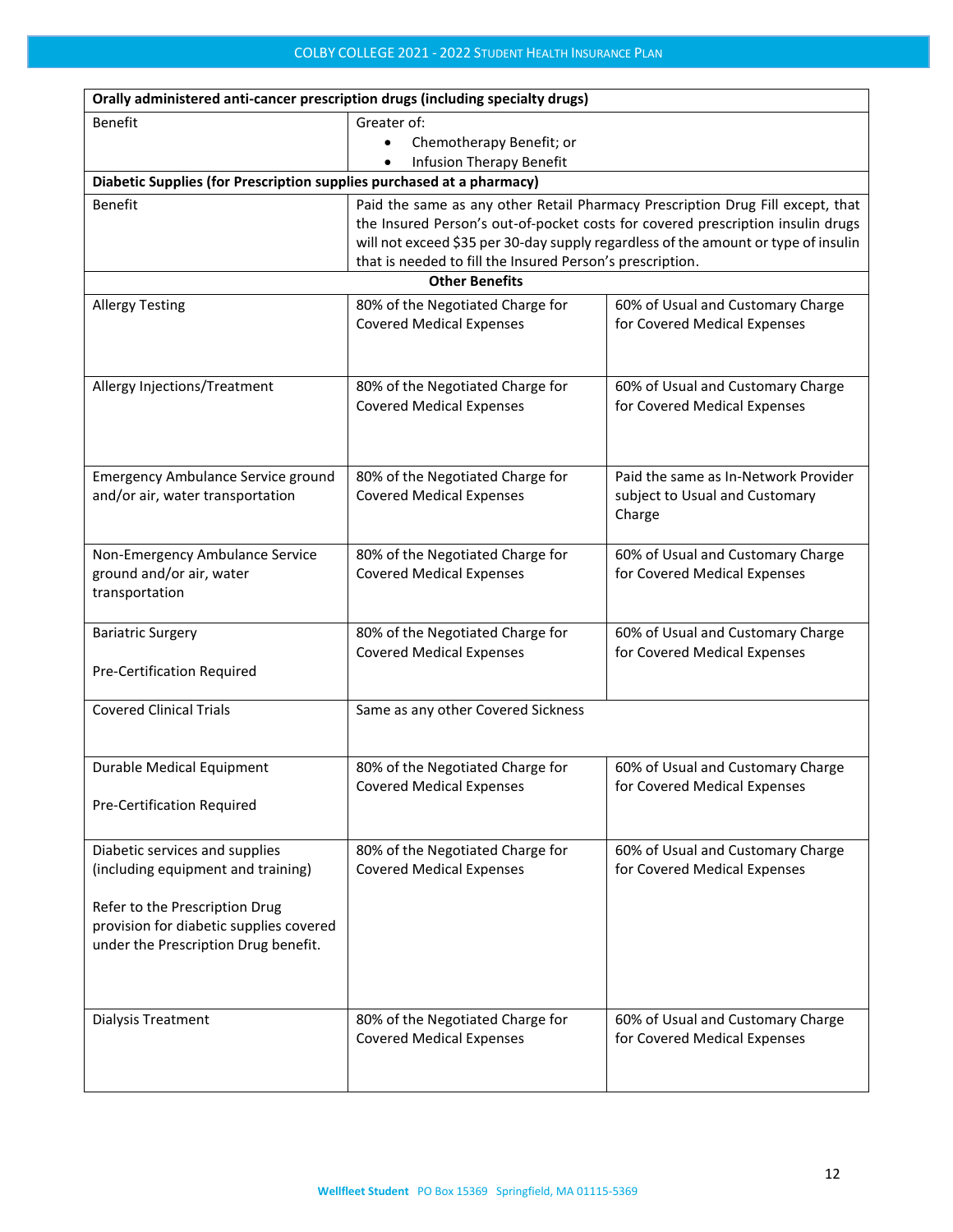| 80% of the Negotiated Charge for<br><b>Covered Medical Expenses</b>                                         | 60% of Usual and Customary Charge<br>for Covered Medical Expenses |  |
|-------------------------------------------------------------------------------------------------------------|-------------------------------------------------------------------|--|
| Same as any other Covered Sickness                                                                          |                                                                   |  |
| 80% of the Negotiated Charge for<br><b>Covered Medical Expenses</b>                                         | 60% of Usual and Customary Charge<br>for Covered Medical Expenses |  |
|                                                                                                             |                                                                   |  |
| 80% of the Negotiated Charge for<br><b>Covered Medical Expenses</b>                                         | 60% of Usual and Customary Charge<br>for Covered Medical Expenses |  |
|                                                                                                             |                                                                   |  |
| 80% of the Negotiated Charge for<br><b>Covered Medical Expenses</b>                                         | 60% of Usual and Customary Charge<br>for Covered Medical Expenses |  |
|                                                                                                             |                                                                   |  |
| 80% of the Negotiated Charge for<br><b>Covered Medical Expenses</b>                                         | 60% of Usual and Customary Charge<br>for Covered Medical Expenses |  |
|                                                                                                             |                                                                   |  |
| Pediatric Dental and Vision Services - Refer to the Pediatric Vision Services and Pediatric Dental Services |                                                                   |  |
| See the Pediatric Dental Care Benefit description in the Certificate for further<br>information.            |                                                                   |  |
| 100% of Usual and Customary Charge                                                                          |                                                                   |  |
|                                                                                                             |                                                                   |  |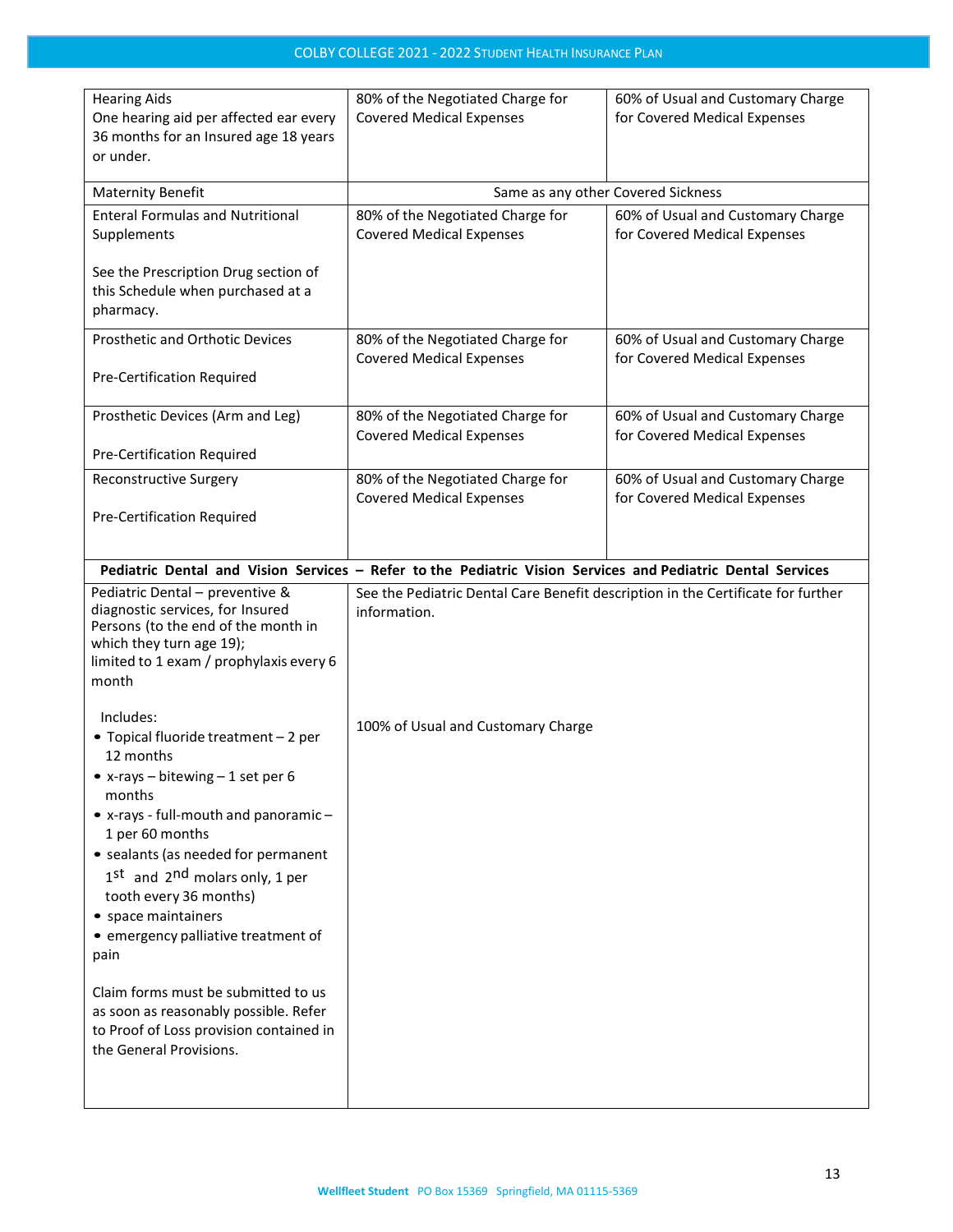| Pediatric Dental - basic restorative<br>services, for Insured Persons (to the<br>end of the month in which they turn<br>age 19)<br>Includes:<br>· fillings (amalgam, resin-based<br>composite)<br>• prefabricated stainless-steel crown<br>-1 per tooth per 60 months<br>• endodontics - therapeutic<br>pulpotomy<br>• periodontics - scaling and root<br>planning, limited to 1 every 24<br>months<br>• prosthodontics - denture repair,<br>denture rebase/reline (1 per 36<br>months; 6 months after initial<br>installation)<br>• oral surgery                                                                        | 50% of Usual and Customary Charge |
|--------------------------------------------------------------------------------------------------------------------------------------------------------------------------------------------------------------------------------------------------------------------------------------------------------------------------------------------------------------------------------------------------------------------------------------------------------------------------------------------------------------------------------------------------------------------------------------------------------------------------|-----------------------------------|
| Pediatric Dental - major and<br>general services, for Covered<br>Persons (to the end of the month in<br>which the Insured Person turns age<br>19);                                                                                                                                                                                                                                                                                                                                                                                                                                                                       | 50% of Usual and Customary Charge |
| Includes:<br>• prosthodontics - crowns, bridges,<br>and dentures - 1 per tooth/arch<br>every 60 months<br>· endodontics (root canals on<br>permanent teeth limited to one per<br>tooth per lifetime)<br>• periodontics – gingivectomy or<br>gingivoplasty, limited to 1 every 36<br>months for 4 or more teeth<br>• occlusal guard - 1 in 12 months for<br>ages 13 and older<br>• general anesthesia and IV sedation*<br>- in conjunction with complex oral<br>surgery<br>• consultations, therapeutic drug<br>injection, and treatment of post-<br>surgical complications, except as<br>Covered elsewhere in the Policy |                                   |
| Pediatric Dental - Medically<br>Necessary orthodontia services <sup>7</sup> , for<br>Covered Persons up to age nineteen<br>(19) with severe and handicapping<br>malocclusion<br>*Requires pre-authorization                                                                                                                                                                                                                                                                                                                                                                                                              | 50% of Usual and Customary Charge |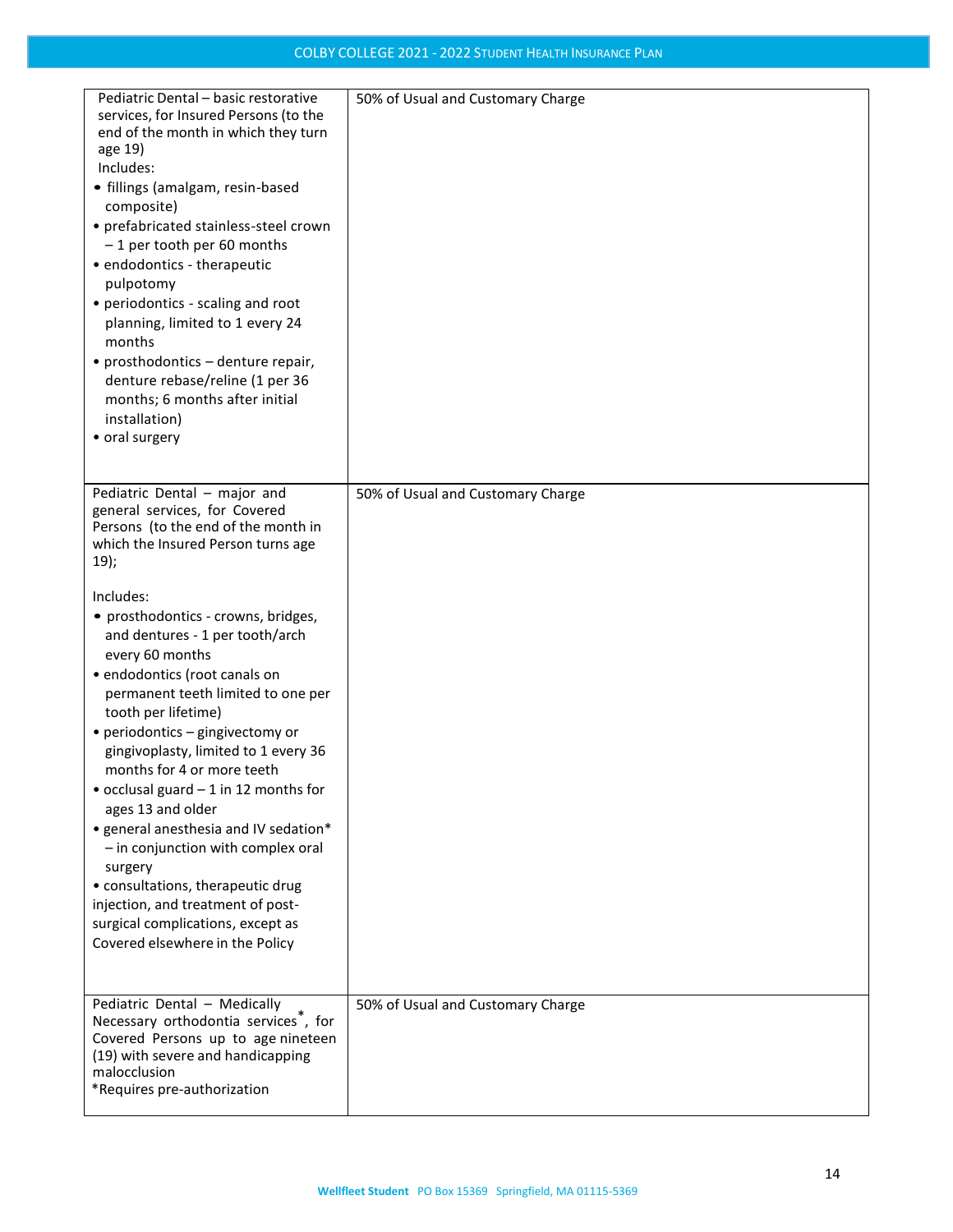| Pediatric Vision Care Benefit (to the<br>end of the month in which the Insured<br>Person turns age 19)<br>Limited to 1 visit(s) per Policy Year<br>and 1pair of prescribed lenses and<br>frames or contact lenses (in lieu of<br>eyeglasses) per Policy Year | 100% of Usual and Customary Charge for Covered Medical Expenses per Policy<br>Year                 |                                                                          |  |
|--------------------------------------------------------------------------------------------------------------------------------------------------------------------------------------------------------------------------------------------------------------|----------------------------------------------------------------------------------------------------|--------------------------------------------------------------------------|--|
| Claim forms must be submitted to us<br>as soon as reasonably possible. Refer<br>to Proof of Loss provision contained in<br>the General Provisions.                                                                                                           |                                                                                                    |                                                                          |  |
| <b>Abortion Expense</b>                                                                                                                                                                                                                                      | 80% of the Negotiated Charge for<br><b>Covered Medical Expenses</b>                                | 60% of Usual and Customary Charge for<br><b>Covered Medical Expenses</b> |  |
| Acupuncture Expense Benefit<br>(Medically Necessary Treatment only)                                                                                                                                                                                          | 80% of the Negotiated Charge for<br><b>Covered Medical Expenses</b>                                | 60% of Usual and Customary Charge for<br><b>Covered Medical Expenses</b> |  |
| Accidental Injury Dental Treatment for<br>Insured Person's over age 18                                                                                                                                                                                       | 80% of the Negotiated Charge for<br><b>Covered Medical Expenses</b>                                | 60% of Usual and Customary Charge for<br><b>Covered Medical Expenses</b> |  |
| <b>Chiropractic Care Benefit</b><br>Pre-Certification Required                                                                                                                                                                                               | 80% of the Negotiated Charge for<br><b>Covered Medical Expenses</b>                                | 60% of Usual and Customary Charge for<br><b>Covered Medical Expenses</b> |  |
| Gender Reassignment Benefit<br>Pre-Certification Required                                                                                                                                                                                                    | 80% of the Negotiated Charge for<br><b>Covered Medical Expenses</b>                                | 60% of Usual and Customary Charge for<br><b>Covered Medical Expenses</b> |  |
| <b>Organ Transplant Surgery</b><br>travel and lodging expenses a<br>maximum of \$2,000 per Policy<br>year or \$250 per day, whichever is<br>less while at the transplant facility<br>Pre-Certification Required                                              | 80% of the Negotiated Charge for<br><b>Covered Medical Expenses</b>                                | 60% of Usual and Customary Charge for<br><b>Covered Medical Expenses</b> |  |
| Tuberculosis screening, Titers,<br>Quantiferon B tests including shots<br>(other than covered under preventive<br>services)                                                                                                                                  | 80% of the Negotiated Charge for<br><b>Covered Medical Expenses</b>                                | 60% of Usual and Customary Charge for<br><b>Covered Medical Expenses</b> |  |
| <b>Bedside Visits</b><br>(International Students and Domestic<br>Students)                                                                                                                                                                                   | 100% of Actual Charge for Covered Medical Expenses<br>Subject to \$5,000 maximum per Policy Year   |                                                                          |  |
| Non-emergency Care While Traveling<br>Outside of the United States                                                                                                                                                                                           | 60% of Actual Charge for Covered Medical Expenses<br>Subject to \$10,000 maximum per Policy Year   |                                                                          |  |
| <b>Medical Evacuation Expense</b><br>(International Students, and Domestic<br>Students)                                                                                                                                                                      | 100% of Actual Charge for Covered Medical Expenses<br>Subject to \$100,000 maximum per Policy Year |                                                                          |  |
| <b>Repatriation Expense</b><br>(International Students, and Domestic<br>Students)                                                                                                                                                                            | 100% of Actual Charge for Covered Medical Expenses<br>Subject to \$100,000 maximum per Policy Year |                                                                          |  |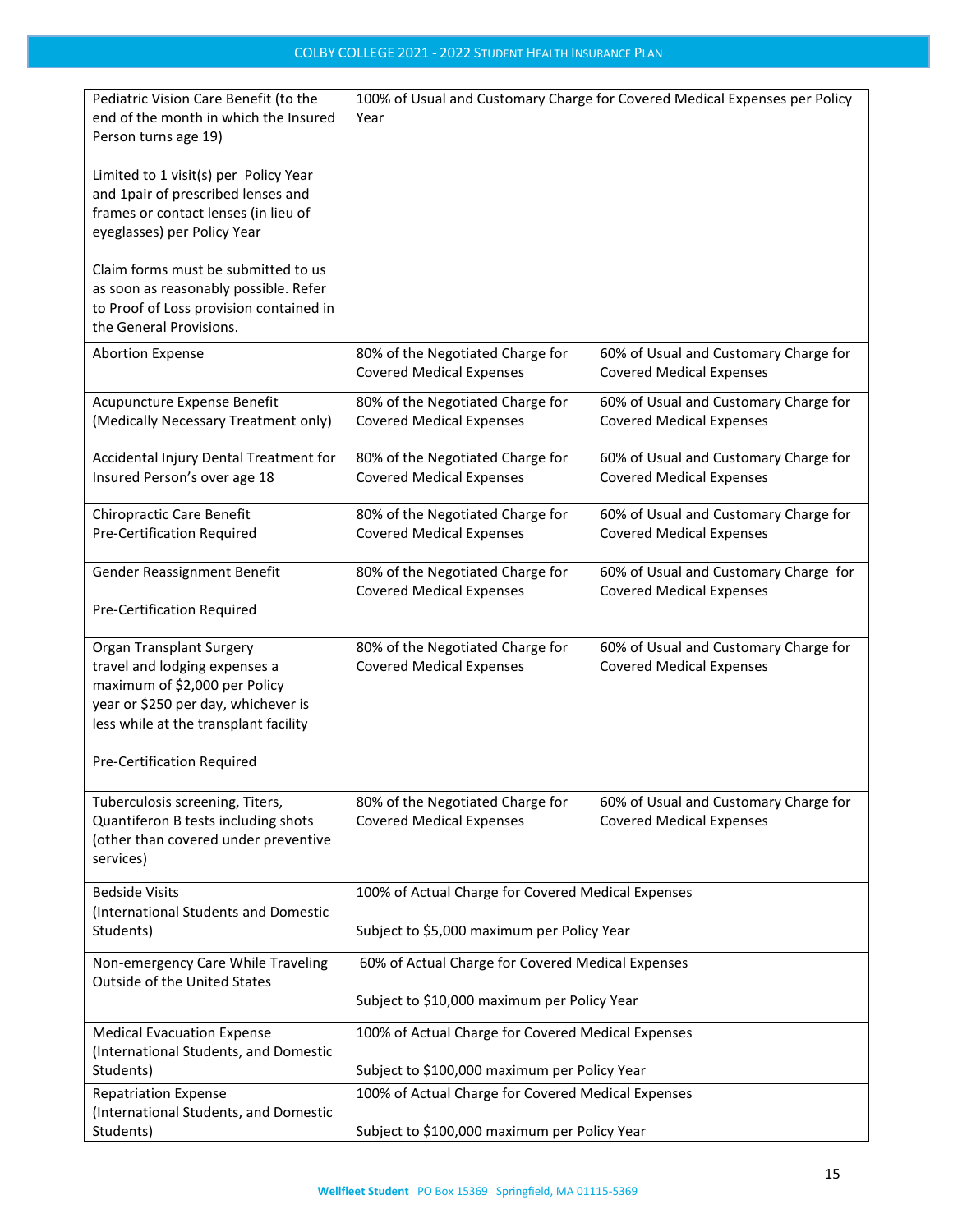| <b>Mandated Benefits</b>                      |                                                                         |                                        |  |  |
|-----------------------------------------------|-------------------------------------------------------------------------|----------------------------------------|--|--|
| Anesthesia and Facility Charges for           | 80% of Preferred Allowance for                                          | 60% of Usual and Reasonable Charge for |  |  |
| <b>Dental Procedures</b>                      | <b>Covered Medical Expenses</b>                                         | <b>Covered Medical Expenses</b>        |  |  |
| Autism Spectrum Disorders                     | Same as any other Covered Sickness                                      |                                        |  |  |
| <b>Breast Cancer Treatment</b>                | Same as any other Covered Sickness                                      |                                        |  |  |
| <b>Breast Reduction/Varicose Vein</b>         | Same as any other Covered Sickness                                      |                                        |  |  |
| Surgery                                       |                                                                         |                                        |  |  |
| <b>Colorectal Cancer Screening</b>            | Same as any other Preventive Service                                    |                                        |  |  |
| <b>Gynecological and Obstetrical Services</b> | Same as any other Preventive Service                                    |                                        |  |  |
| Leukocyte Antigen Testing                     | Same as any other Preventive Service, subject to a maximum of \$150 per |                                        |  |  |
|                                               | lifetime lab fee and may not be applied to any deductible.              |                                        |  |  |
| Pap Tests                                     | Same as any other Preventive Service                                    |                                        |  |  |
| <b>Prostate Cancer Screening</b>              | Same as any other Preventive Service                                    |                                        |  |  |
| Screening Mammogram                           | Same as any other Preventive Service                                    |                                        |  |  |

#### **ACCIDENTAL DEATH AND DISMEMBERMENT BENEFIT**

Principal Sum ..................................................................................................................................\$10,000

Loss must occur within 365 days of the date of a covered Accident.

Only one benefit will be payable under this provision, that providing the largest benefit, when more than one (1) loss occurs as the result of any-one (1) Accident. This benefit is payable in addition to any other benefits payable under this Certificate.

## <span id="page-15-0"></span>**Pre-Certification**

Pre-Certification is required for inpatient hospital, surgery and selected outpatient services. Pre-Certification is not required for an Emergency Medical Condition or for a Life-Threatening Condition or Urgent Care or Hospital Confinement for the initial 48/96 hours of maternity care. Additionally, no authorization requirement will apply to obstetrical or gynecological care provided by In-Network Providers.

# <span id="page-15-1"></span>**Exclusions and Limitations**

**Exclusion Disclaimer**: Any exclusion in conflict with the Patient Protection and Affordable Care Act will be administered to comply with the requirements of the Act.

The Certificate does not cover loss nor provide benefits for any of the following, except as otherwise provided by the benefits of the Certificate and as shown in the Schedule of Benefits.

- 1. **International Students Only -** Eligible expenses within Your Home Country or country of origin that would be payable or medical Treatment that is available under any governmental or national health plan for which You could be eligible.
- 2. Treatment, service or supply which is not Medically Necessary for the diagnosis, care or treatment of the Sickness or Injury involved. This applies even if they are prescribed, recommended or approved by Your attending Physician or dentist.
- 3. Medical services rendered by a provider employed for or contracted with the Policyholder, including team physicians or trainers, except as specifically provided in the Schedule of Benefits. .
- 4. Professional services rendered by an Immediate Family Member or anyone who lives with You.
- 5. Routine foot care, including the paring or removing of corns and calluses, or trimming of nails, unless these services are determined to be Medically Necessary because of Injury, infection or disease.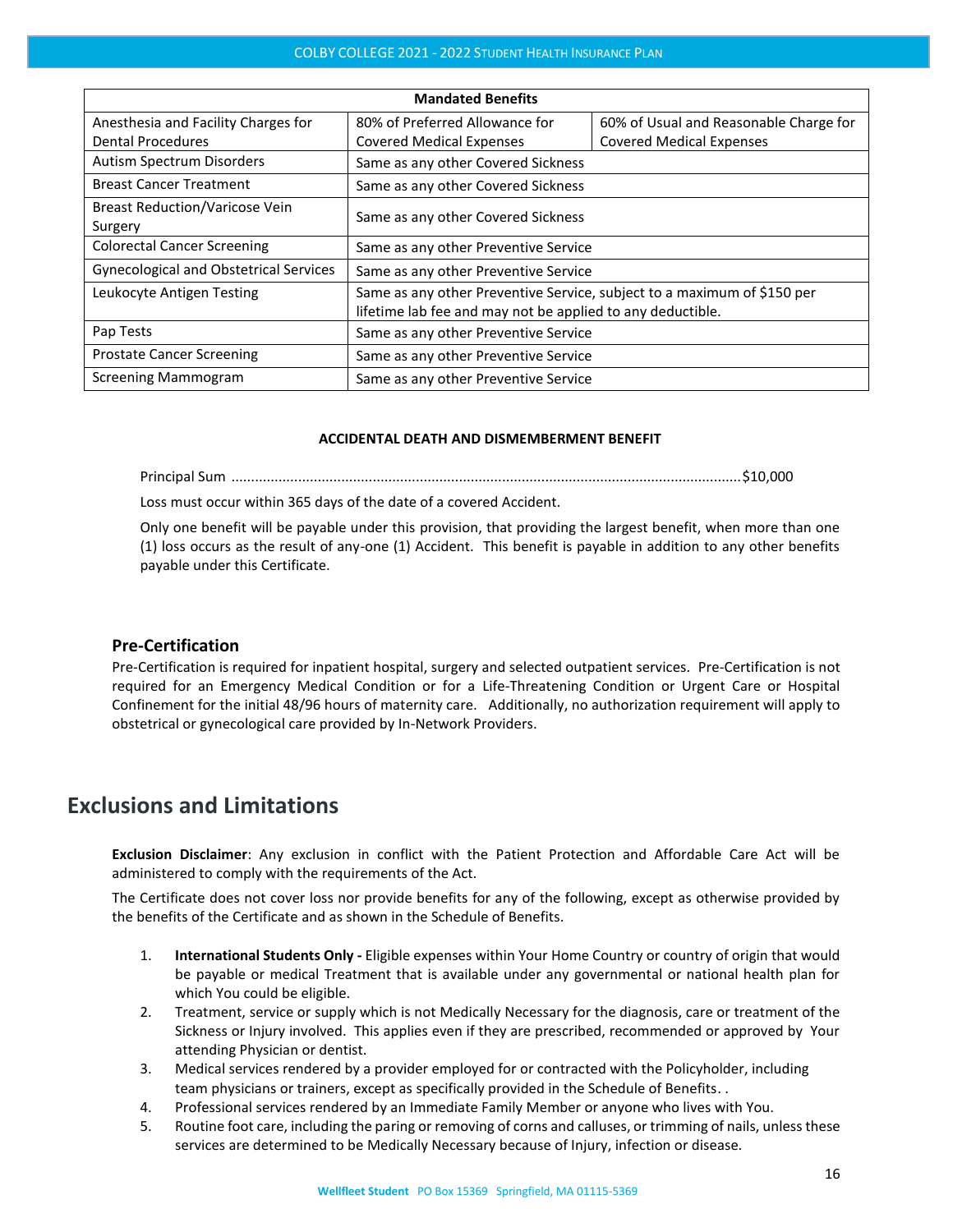- 6. Infertility treatment (male or female)-this includes but is not limited to:
	- Procreative counseling;
	- Premarital examinations;
	- Genetic counseling and genetic testing;
	- Impotence, organic or otherwise;
	- Injectable infertility medication, including but not limited to menotropins, hCG and GnRH agonists;
	- In vitro fertilization, gamete intrafallopian tube transfers or zygote intrafallopian tube transfers;
	- Costs for an ovum donor or donor sperm;
	- Sperm storage costs;
	- Cryopreservation and storage of embryos;
	- Ovulation induction and monitoring;
	- Artificial insemination;
	- Hysteroscopy;
	- Laparoscopy;
	- Laparotomy;
	- Ovulation predictor kits;
	- Reversal of tubal ligations;
	- Reversal of vasectomies;
	- Costs for and relating to surrogate motherhood (maternity services are Covered for Members acting as surrogate mothers);
	- Cloning; or
	- Medical and surgical procedures that are experimental or investigational, unless Our denial is overturned by an External Appeal Agent.
- 7 Expenses covered under any Workers' Compensation, occupational benefits plan, mandatory automobile no-fault plan, public assistance program or government plan, except Medicaid.
- 8. Charges of an institution, health service or infirmary for whose services payment is not required in the absence of insurance or services covered by Student Health Fees.
- 9. Any expenses in excess of Usual and Customary Charges except as provided in the Certificate.
- 10. Loss incurred as the result of riding as a passenger or otherwise (including skydiving) in a vehicle or device for aerial navigation, except as a fare paying passenger in an aircraft operated by a scheduled airline maintaining regular published schedules on a regularly established route anywhere in the world.
- 11. Loss resulting from war or any act of war, whether declared or not, or loss sustained while in the armed forces of any country or international authority.
- 12. Loss resulting from playing, practicing, traveling to or from, or participating in, or conditioning for, any Intercollegiate or club sports for which benefits are paid under another Sports Accident policy issued to the Policyholder; or for which coverage is provided by the National Collegiate Athletic Association (NCAA), National Association of Intercollegiate Athletic (NAIA) or any other sports association.
- 13. Loss resulting from playing, practicing, traveling to or from, or participating in, or conditioning for, any professional sport.
- 14. Treatment, services, supplies or facilities in a Hospital owned or operated by the Veterans Administration or a national government or any of its agencies, except when a charge is made which You are required to pay.
- 15. Services that are duplicated when provided by both a certified Nurse-midwife and a Physician.
- 16. Expenses payable under any prior policy which was in force for the person making the claim.
- 17. Injury sustained as the result of Your operation of a motor vehicle while not properly licensed to do so in the jurisdiction in which the motor vehicle accident takes place.
- 18. Expenses incurred after:
	- o The date insurance terminates as to an Insured Person, except as specified in the extension of benefits provision; and
	- o The end of the Policy Year specified in the Policy.
- 19. Elective Surgery or Elective Treatment unless such coverage is otherwise specifically covered under the Certificate.
- 20. Weight management. Weight reduction. Nutrition programs. This does not apply to nutritional counseling or any screening or assessment specifically provided under the Preventive Services benefit, or otherwise specifically covered under the Certificate.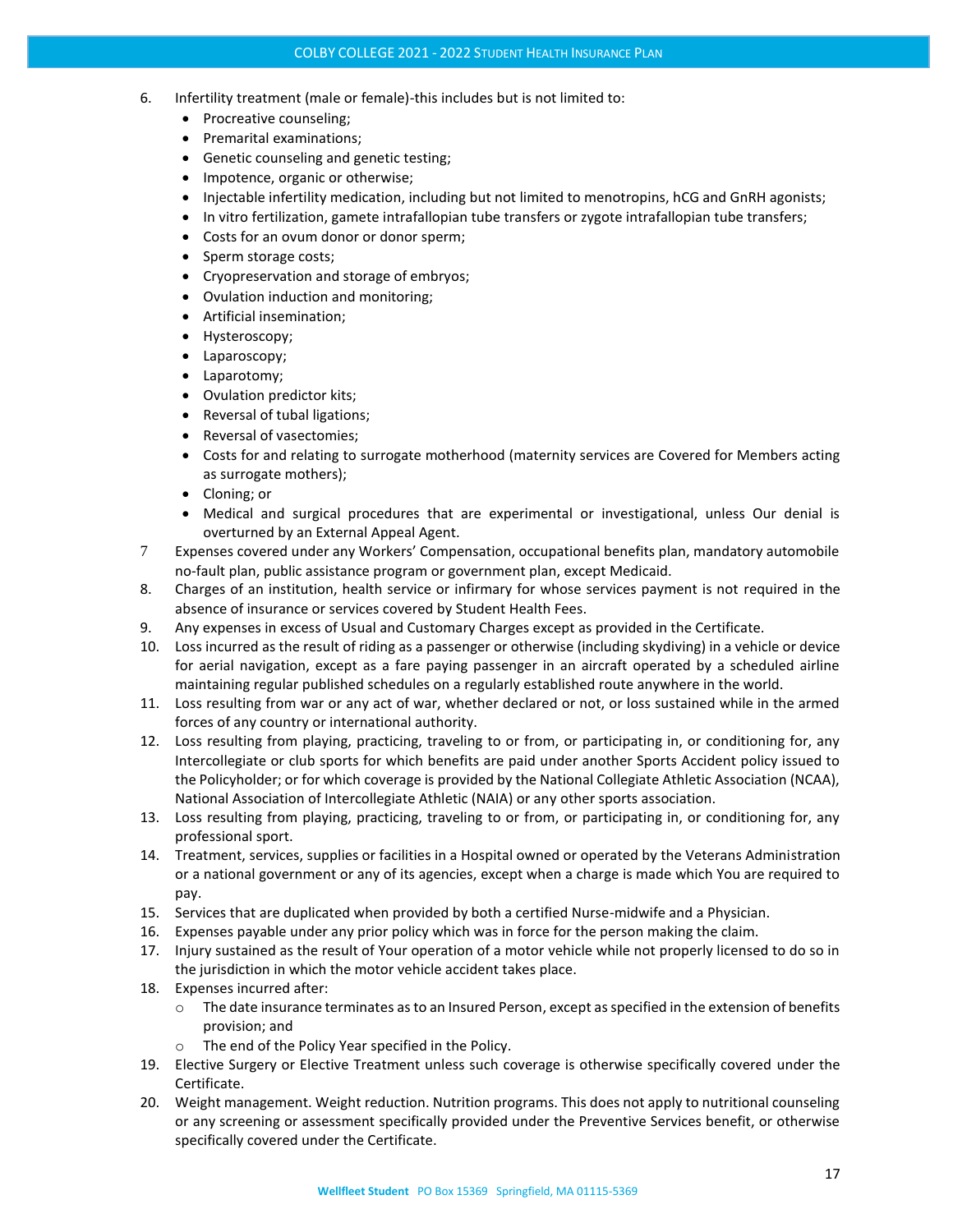- 21. Treatment for obesity except surgery for morbid obesity (bariatric surgery). Surgery for removal of excess skin or fat.
- 22. Charges for hair growth or removal unless otherwise specifically covered under the Certificate.
- 23. Expenses for radial keratotomy.
- 24. Adult Vision unless specifically provided in the Certificate.
- 25. Charges for office visit exam for the fitting of prescription contact lenses, duplicate spare eyeglasses, lenses or frames, non-prescription lenses or contact lenses that are for cosmetic purposes.
- 26. Charges for hearing exams, hearing screening, or cochlear implants except as specifically provided in the Certificate.
- 27. Racing or speed contests, skin diving or sky diving, ultra-light aircraft, parasailing, sail planing, hang gliding, bungee jumping, travel in or on ATV's (all terrain or similar type vehicles) or other hazardous sport or hobby.
- 28. Surgery or related services for cosmetic purposes to improve appearance, except to restore bodily function or correct deformity resulting from disease, or trauma.
- 29. Treatment to the teeth, including orthodontic braces and orthodontic appliances, unless otherwise covered under the Pediatric Dental Care Benefit.
- 30. Extraction of impacted wisdom teeth or dental abscesses.
- 31. Treatment of Temporomandibular Joint Dysfunction (TMJ) other than a surgical procedure for those covered conditions affecting the upper or lower jawbone or associated bone joints. Such a procedure must be considered Medically Necessary based on the Certificate definition of same.
- 32. You are:
	- o committing or attempting to commit a felony,
	- o engaged in an illegal occupation, or
	- o participating in a riot.
- 33. Custodial Care service and supplies.
- 34. Charges for hot or cold packs for personal use.
- 35. Braces and appliances used as protective devices during a student's participation in sports. Replacement braces and appliances are not covered.
- 36. Services of private duty Nurse except as provided in the Certificate.
- 37. Expenses that are not recommended and approved by a Physician.
- 38. Routine harvesting and storage of stem cells from newborn cord blood, the purchase price of any organ or tissue, donor services if the recipient is not an Insured Person under this plan, or services for or related to the transplantation of animal or artificial organs or tissues.
- 39. Cosmetic procedures related to Gender Reassignment including but not limited to rhinoplasty, face lift, facial bone reduction, lip enhancement or reduction, blepharoplasty, body contouring, reduction thyroid chondroplasty, hair removal, voice modification surgery, skin resurfacing, chin implants, nose implants.
- 40. Sleep Disorders, except for the diagnosis and treatment of obstructive sleep apnea.
- 41. Treatment of Acne unless Medically Necessary.
- 42. Experimental or Investigational drugs, devices, treatments or procedures unless otherwise covered under Covered Clinical Trials or covered under clinical trials (routine patient costs). See the Other Benefits section for more information.
- 43. Under the Prescription Drug Benefit shown in the Schedule of Benefits:
	- any drug or medicine which does not, by federal or state law, require a prescription order, i.e. overthe-counter drugs, even if a prescription is written, except as specifically provided under Preventive Services or in the Prescription Drug Benefit section of this Certificate. Insulin and OTC preventive medications required under ACA are exempt from this exclusion;
	- drugs with over-the-counter equivalents except as specifically provided under Preventive Services;
	- allergy sera and extracts administered via injection;
	- any drug or medicine for the purpose of weight control;
	- fertility drugs;
	- sexual enhancements drugs;
	- vitamins, and minerals, except as specifically provided under Preventive Services;
	- food supplements, dietary supplements; except as specifically provided in the Certificate;
	- cosmetic drugs or medicines, including but not limited to, products that improve the appearance of wrinkles or other skin blemishes;